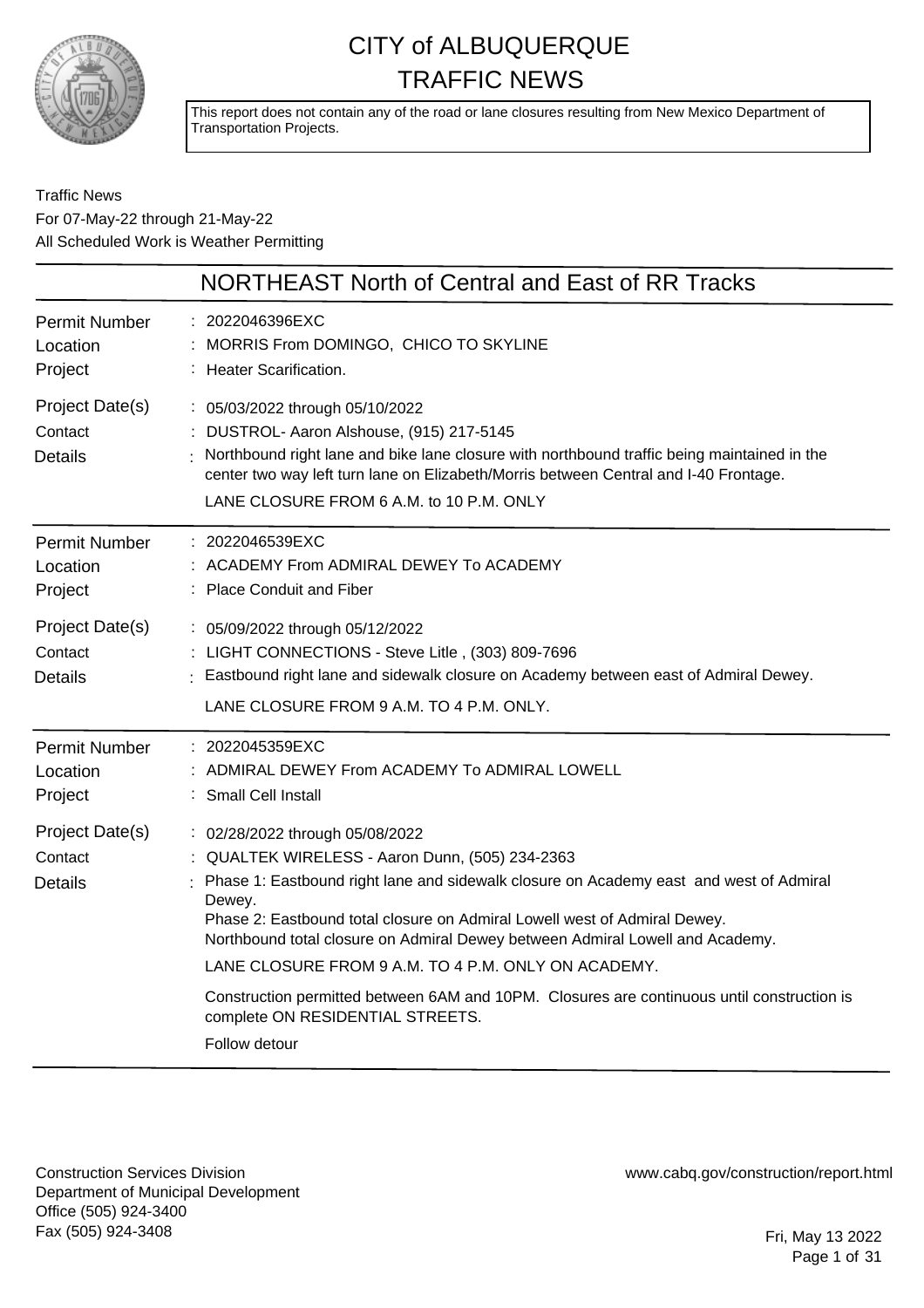

This report does not contain any of the road or lane closures resulting from New Mexico Department of Transportation Projects.

#### Traffic News For 07-May-22 through 21-May-22 All Scheduled Work is Weather Permitting

|                                              | NORTHEAST North of Central and East of RR Tracks                                                                                                                                                                                                                                                                                                                                |
|----------------------------------------------|---------------------------------------------------------------------------------------------------------------------------------------------------------------------------------------------------------------------------------------------------------------------------------------------------------------------------------------------------------------------------------|
| <b>Permit Number</b><br>Location<br>Project  | : 2022045865EXC<br>: ALAMEDA From SAN PEDRO To LOUISIANA<br>: Widening of Alameda Blvd - Paving, Curbs, sidewalks, Storm Drains, Sewer and Water.                                                                                                                                                                                                                               |
| Project Date(s)<br>Contact<br>Details        | : 03/23/2022 through 05/23/2022<br>: SUNDANCE MECHANICAL - Carlos Speiss, (505) 345-2694<br>Eastbound bike lane and sidewalk closure on Alameda between San Pedro and Louisiana.<br>Construction permitted between 6AM and 10PM. Closures are continuous until construction is<br>complete                                                                                      |
| <b>Permit Number</b><br>Location<br>Project  | : 2022045586EXC<br>: ALEXANDER From MONTBEL To JOAN HILL<br>: New Perimeter Sidewalk, fence and landscaping finished with LS/IRRIG.                                                                                                                                                                                                                                             |
| Project Date(s)<br>Contact<br><b>Details</b> | : 03/07/2022 through 07/29/2022<br>: LEE LANDSCAPES - Aaron Scott, (505) 822-8722<br>Southbound right lane and sidewalk closure on Alexander south of Montbel Loop.<br>Westbound right lane and sidewalk closure on Joan Hill between Alexander and Montbel Loop.<br>Northbound and eastbound right lane and sidewalk closure on Montbel and Montbel loop west<br>of Alexander. |
|                                              | SIIMULTANEOUS CLOSURE OF STREETS NOT PERMITTED.<br>Construction permitted between 6AM and 10PM. Closures are continuous until construction is<br>complete<br>Southbound left lane closure on Alexander north and south of Desert Turf.<br>Southbound total closure on Montbel between Montbel Loop and Joan Hill.                                                               |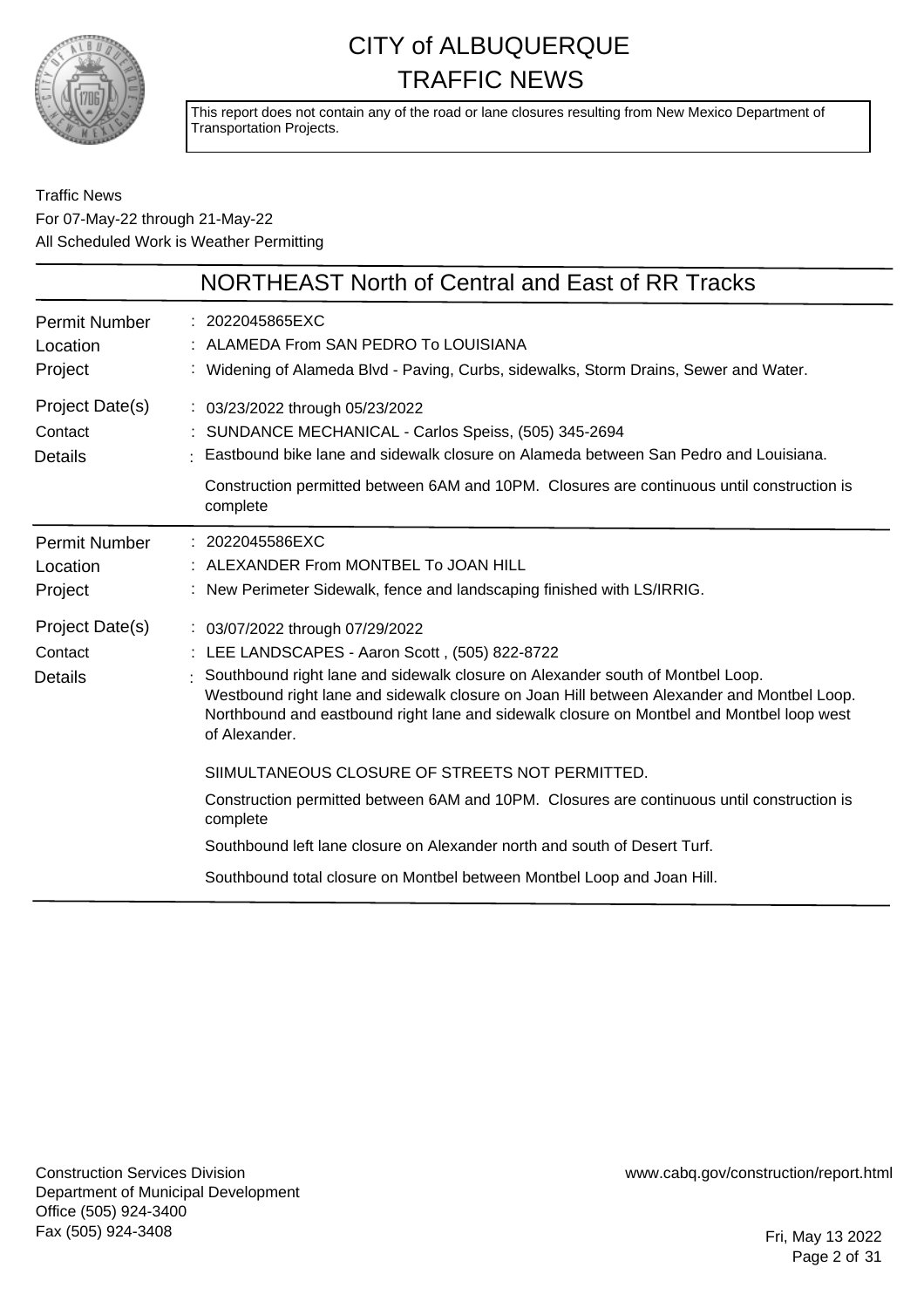

This report does not contain any of the road or lane closures resulting from New Mexico Department of Transportation Projects.

Traffic News For 07-May-22 through 21-May-22 All Scheduled Work is Weather Permitting

|                                                                                             | NORTHEAST North of Central and East of RR Tracks                                                                                                                                                                                                                                                                                                                                                                                                                                                                                                                        |
|---------------------------------------------------------------------------------------------|-------------------------------------------------------------------------------------------------------------------------------------------------------------------------------------------------------------------------------------------------------------------------------------------------------------------------------------------------------------------------------------------------------------------------------------------------------------------------------------------------------------------------------------------------------------------------|
| <b>Permit Number</b><br>Location<br>Project<br>Project Date(s)<br>Contact<br><b>Details</b> | : 2022046664EXC<br><b>BROADWAY And MARBLE</b><br>: Performing OH maintenance & switching procedure on transmission power line on both sides of<br>Broadway Blvd.<br>: 05/09/2022 through 05/10/2022<br>: AMERICAN POWER LLC (ATKINSON)- Patrick Garcia, (505) 379-0729<br>: Phase 1: Northbound right lane and sidewalk closure on Broadway between Lomas and<br>Granite.<br>Phase 2: Southbound right lane and sidewalk closure on Broadway between Granite and<br>Lomas.<br>Simultaneous closure per phase not permitted.<br>LANE CLOSURE FROM 9 A.M. TO 4 P.M. ONLY. |
| Permit Number<br>Location<br>Project                                                        | : 2022045343EXC<br>BROADWAY From MARBLE To MOUNTAIN<br>: Demo of old pump station.                                                                                                                                                                                                                                                                                                                                                                                                                                                                                      |
| Project Date(s)<br>Contact<br><b>Details</b>                                                | : 02/14/2022 through 05/14/2022<br>: AUI - Cory Vaughn, (505) 307-1066                                                                                                                                                                                                                                                                                                                                                                                                                                                                                                  |
| <b>Permit Number</b><br>Location<br>Project                                                 | : 2022046653EXC<br><b>CANDELARIA And MOON</b><br>Raise valve WO# 1979086.                                                                                                                                                                                                                                                                                                                                                                                                                                                                                               |
| Project Date(s)<br>Contact<br><b>Details</b>                                                | : 05/18/2022 through 05/25/2022<br>: ABCWUA - Barney Baca, (505) 459-0986<br>: Phase 1: Eastbound left lane and left turn lane closure on Candelaria west of Moon.<br>Phase 2: Westbound left lane and left turn lane closure on Candelaria east of Moon.<br>LANE CLOSURE FROM 9 A.M. TO 4 P.M. ONLY.                                                                                                                                                                                                                                                                   |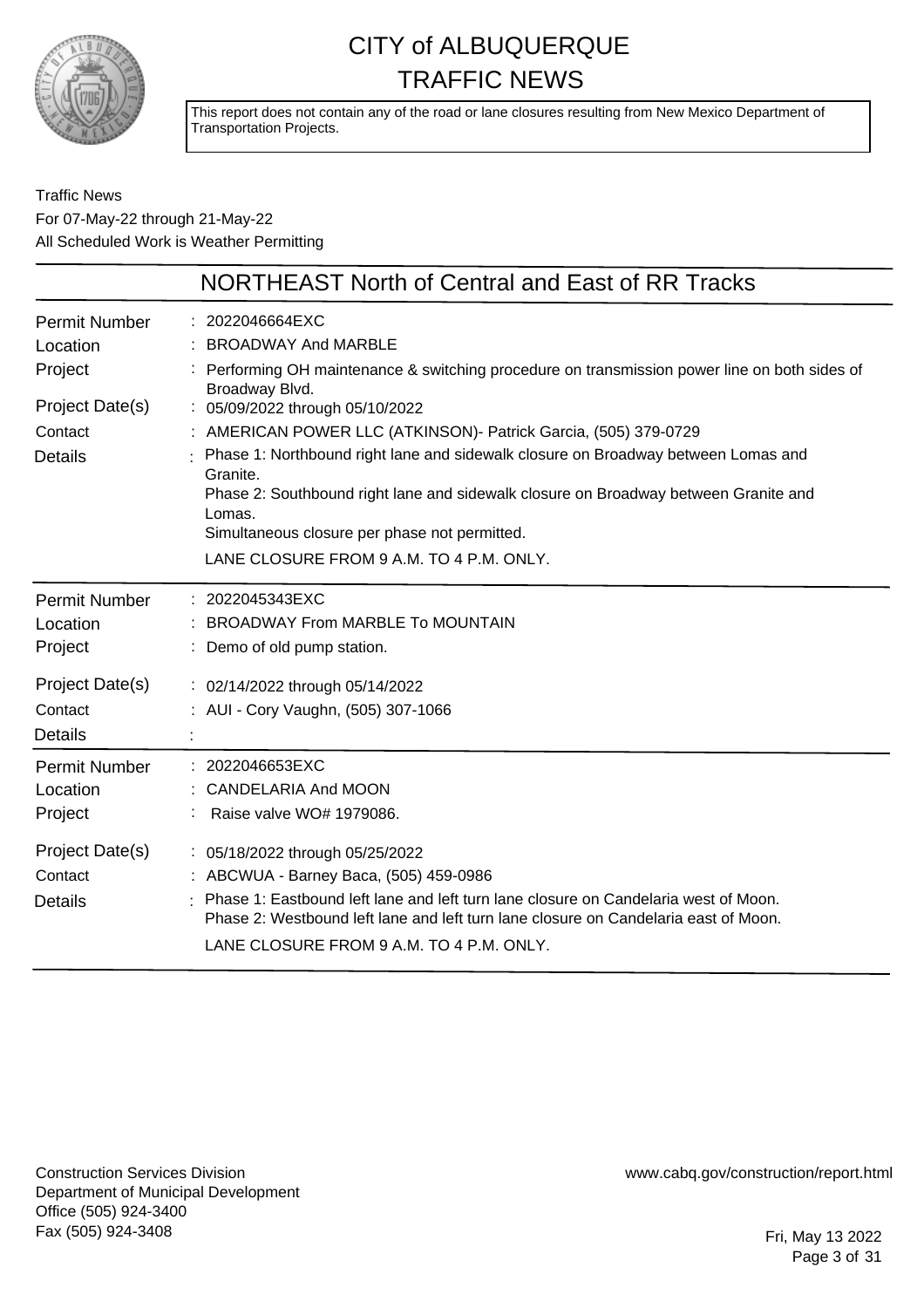

This report does not contain any of the road or lane closures resulting from New Mexico Department of Transportation Projects.

Traffic News For 07-May-22 through 21-May-22 All Scheduled Work is Weather Permitting

|                                              | <b>NORTHEAST North of Central and East of RR Tracks</b>                                                                                                                                                                                                                                                                                                                                                                                                                                                                                                                                                                                                                                                                                                                                                                                                                                                                                                  |
|----------------------------------------------|----------------------------------------------------------------------------------------------------------------------------------------------------------------------------------------------------------------------------------------------------------------------------------------------------------------------------------------------------------------------------------------------------------------------------------------------------------------------------------------------------------------------------------------------------------------------------------------------------------------------------------------------------------------------------------------------------------------------------------------------------------------------------------------------------------------------------------------------------------------------------------------------------------------------------------------------------------|
| <b>Permit Number</b><br>Location<br>Project  | : 2022046397EXC<br>CANDELARIA From JUAN TABO To CHELWOOD<br>: Heater Scarification.                                                                                                                                                                                                                                                                                                                                                                                                                                                                                                                                                                                                                                                                                                                                                                                                                                                                      |
| Project Date(s)<br>Contact<br><b>Details</b> | : 04/30/2022 through 05/07/2022<br>DUSTROL- Aaron Alshouse, (915) 217-5145<br>: Phase 1: Eastbound right lane closure on Candelaria between Juan Tabo and Tramway.<br>Phase 2: Westbound right lane closure on Candelaria between Tramway and Juan Tabo.<br>Preferable closure will be from block to block comprising of one signalized intersection to<br>another.<br>Maximum length permitted will be in the increment of 1600'.<br>Construction permitted between 6AM and 10PM. Closures are continuous until construction is<br>complete<br>Phase 3: Eastbound total closure with westbound traffic split on Candelaria between Juan Tabo<br>and Tramway.<br>Phase 4: Westbound total closure with eastbound traffic split on Candelaria between Tramway<br>and Juan Tabo.<br>Preferable closure will be from block to block comprising of one signalized intersection to<br>another.<br>Maximum length permitted will be in the increment of 1600'. |
| <b>Permit Number</b><br>Location<br>Project  | 2022045937EXC<br>CARLISLE From INDIAN SCHOOL To INDIAN SCHOOL<br>: Demo, Curb and Gutter, Drop Inlets, Traffic signal Upgrades, Public Utility Upgrades - Phase 1                                                                                                                                                                                                                                                                                                                                                                                                                                                                                                                                                                                                                                                                                                                                                                                        |
| Project Date(s)<br>Contact<br><b>Details</b> | : 03/28/2022 through 06/24/2022<br>: JAYNES Corp - Stetson Chandler, (505) 345-8591<br>: Westbound right lane, bike lane, and sidewalk closure on Indian School Rd. east of Carlisle<br>Blvd., and a northbound right lane and sidewalk closure on Carlisle Blvd between Indian School<br>Rd. and I40.<br>Construction permitted between 6AM and 10PM. Closures are continuous until construction is<br>complete<br>Intersection of Carlisle and Indian School will be a four-way stop on 5/4/22 from 7PM to 7AM for<br>new signal installation.                                                                                                                                                                                                                                                                                                                                                                                                         |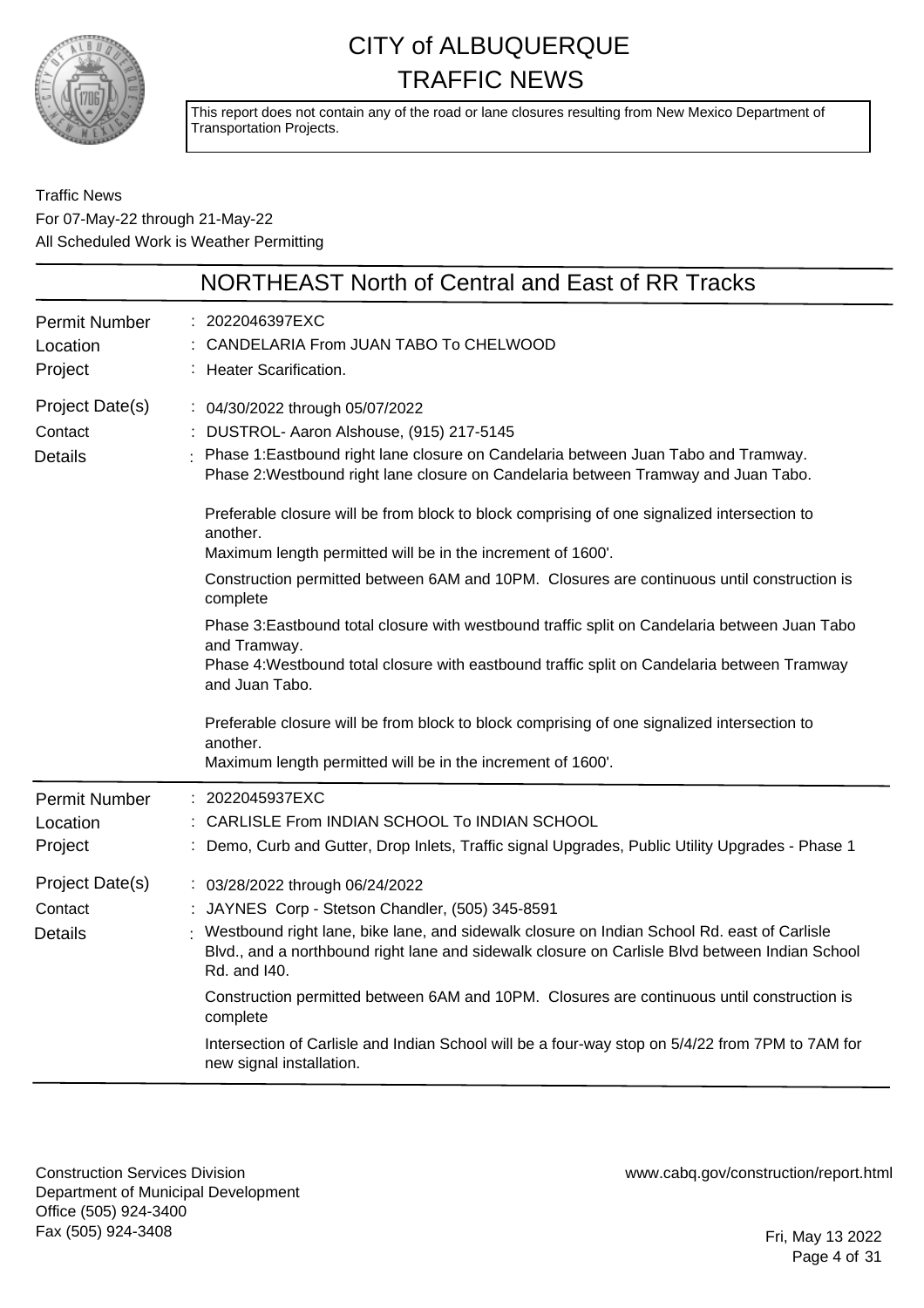

This report does not contain any of the road or lane closures resulting from New Mexico Department of Transportation Projects.

#### Traffic News For 07-May-22 through 21-May-22 All Scheduled Work is Weather Permitting

|                                                                | NORTHEAST North of Central and East of RR Tracks                                                                                                                                                                                                                                                                                                                                                                                                                                                         |
|----------------------------------------------------------------|----------------------------------------------------------------------------------------------------------------------------------------------------------------------------------------------------------------------------------------------------------------------------------------------------------------------------------------------------------------------------------------------------------------------------------------------------------------------------------------------------------|
| <b>Permit Number</b><br>Location<br>Project                    | : 2022046713EXC<br>CARLISLE From MENAUL To LOS ARBOLES<br>Concrete Rehab. TCPs: SS4170 & SS4171.                                                                                                                                                                                                                                                                                                                                                                                                         |
| Project Date(s)<br>Contact<br><b>Details</b>                   | : 05/16/2022 through 06/24/2022<br>: TLC - John Keys, (505) 362-2346<br>Phase 1: Northbound and Southbound right lane and center lane closure on Carlisle between<br>Menaul and Candelaria.<br>Phase 2: Northbound and Southbound center lane, left lane and left turn closures on Carlisle<br>between Menaul and Candelaria.<br>Maximum barricading length permissible is in 1600' increment.<br>Construction permitted between 6AM and 10PM. Closures are continuous until construction is<br>complete |
| <b>Permit Number</b><br>Location<br>Project                    | : 2022046787EXC<br>CENTRAL From EUBANK To ELIZABETH<br>Place conduit and fiber.                                                                                                                                                                                                                                                                                                                                                                                                                          |
| Project Date(s)<br>Contact<br><b>Details</b>                   | : 05/09/2022 through 05/13/2022<br>: LIGHT CONNECTIONS - Steve Litle, (303) 809-7696<br>Eastbound right lane and sidewalk closure on Central between Eubank and Elizabeth.<br>Maximum barricade length permissible is in the increment of 1600'.<br>LANE CLOSURE FROM 9 A.M. TO 4 P.M. ONLY.                                                                                                                                                                                                             |
| <b>Permit Number</b><br>Location<br>Project<br>Project Date(s) | : 2022046815EXC<br>: Central And Virginia NE<br>: Need to dig up and repair damaged 400 pair.<br>: 05/18/2022 through 05/20/2022                                                                                                                                                                                                                                                                                                                                                                         |
| Contact<br><b>Details</b>                                      | : KELLY CABLE - Michael Chavez, (505) 350-1394                                                                                                                                                                                                                                                                                                                                                                                                                                                           |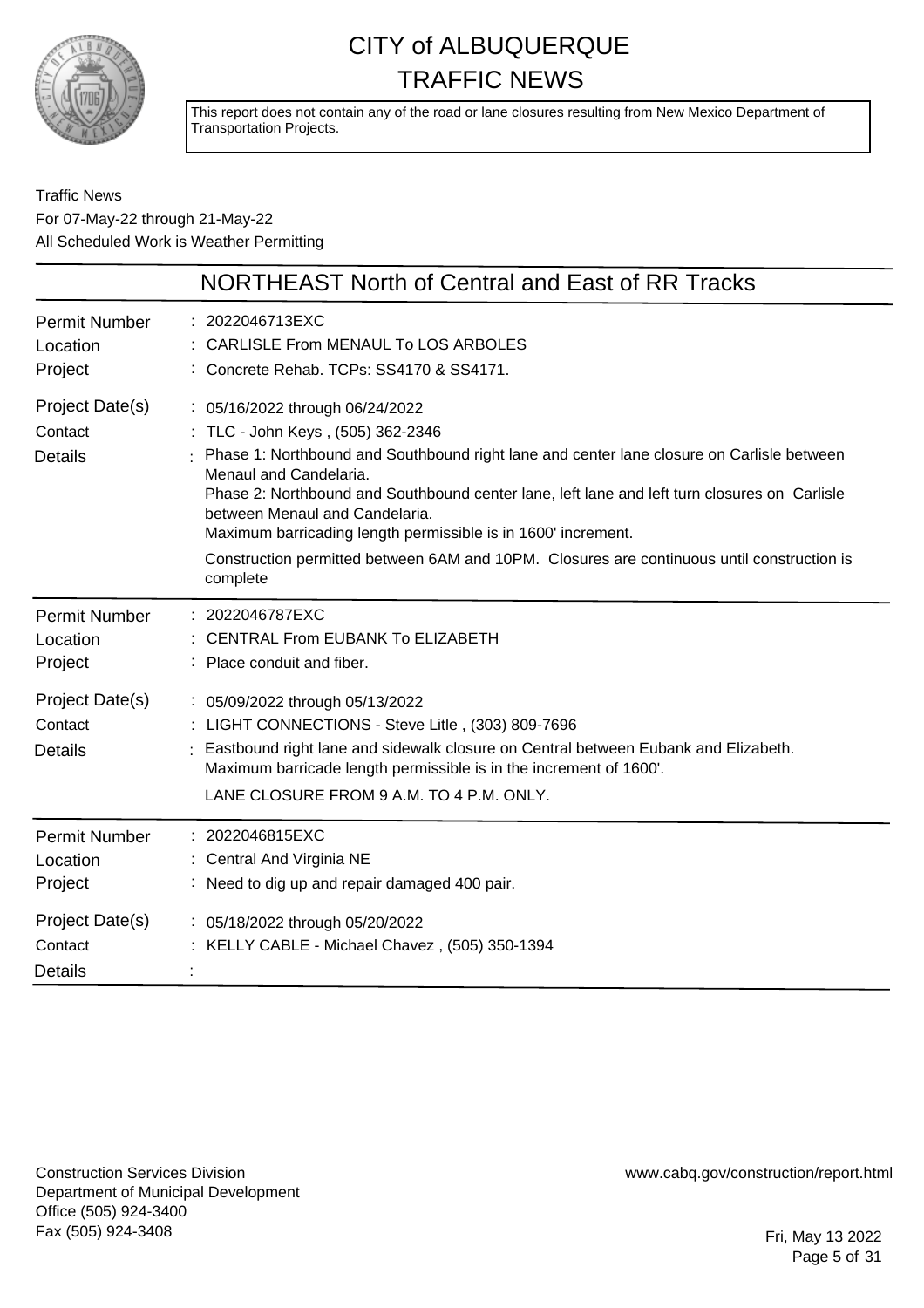

This report does not contain any of the road or lane closures resulting from New Mexico Department of Transportation Projects.

#### Traffic News For 07-May-22 through 21-May-22 All Scheduled Work is Weather Permitting

|                                              | NORTHEAST North of Central and East of RR Tracks                                                                                                                                                                                                                                                                                                                                                                                                                                                   |
|----------------------------------------------|----------------------------------------------------------------------------------------------------------------------------------------------------------------------------------------------------------------------------------------------------------------------------------------------------------------------------------------------------------------------------------------------------------------------------------------------------------------------------------------------------|
| <b>Permit Number</b><br>Location<br>Project  | 2021044156EXC<br><b>CENTRAL From WYOMING To LOUISIANA</b><br>Concrete Rehab.                                                                                                                                                                                                                                                                                                                                                                                                                       |
| Project Date(s)<br>Contact<br><b>Details</b> | : 12/07/2021 through 05/13/2022<br>: TLC - Angie Gibson, (505) 761-5546<br>Phase 1 (12/6-12/31): Westbound right lane, center lane and sidewalk closure on Central<br>between Wyoming and Louisiana.<br>Phase 2:(1/3/22-1/28/22): Eastbound right lane, center lane and sidewalk closure on Central<br>between Louisiana and Wyoming.<br>Preferable Closure will be from block to block or from one signalized intersection to another.<br>Barricade length will be in the increment of 1600' max. |
|                                              | Construction permitted between 6AM and 10PM. Closures are continuous until construction is<br>complete                                                                                                                                                                                                                                                                                                                                                                                             |
| <b>Permit Number</b><br>Location<br>Project  | : 2022046296EXC<br>CENTRAL From DOROTHY To CENTRAL NE<br>Digging to replace power to streetlights                                                                                                                                                                                                                                                                                                                                                                                                  |
| Project Date(s)<br>Contact<br><b>Details</b> | : 04/18/2022 through 05/13/2022<br>: KELLY CABLE - Martin Sanchez, (505) 917-3706<br>Eastbound right lane and sidewalk closure on Central east of Dorothy.<br>LANE CLOSURE FROM 9 A.M. TO 4 P.M. ONLY.                                                                                                                                                                                                                                                                                             |
| <b>Permit Number</b><br>Location<br>Project  | : 2022046030EXC<br>CHAMBERS From CAMINO DEL SOL To SPAIN<br>: Replacing Gas Services.                                                                                                                                                                                                                                                                                                                                                                                                              |
| Project Date(s)<br>Contact<br><b>Details</b> | : 04/11/2022 through 05/11/2022<br>SUNRISE UTILITIES- Enrique Colmereno, (505) 274-8215                                                                                                                                                                                                                                                                                                                                                                                                            |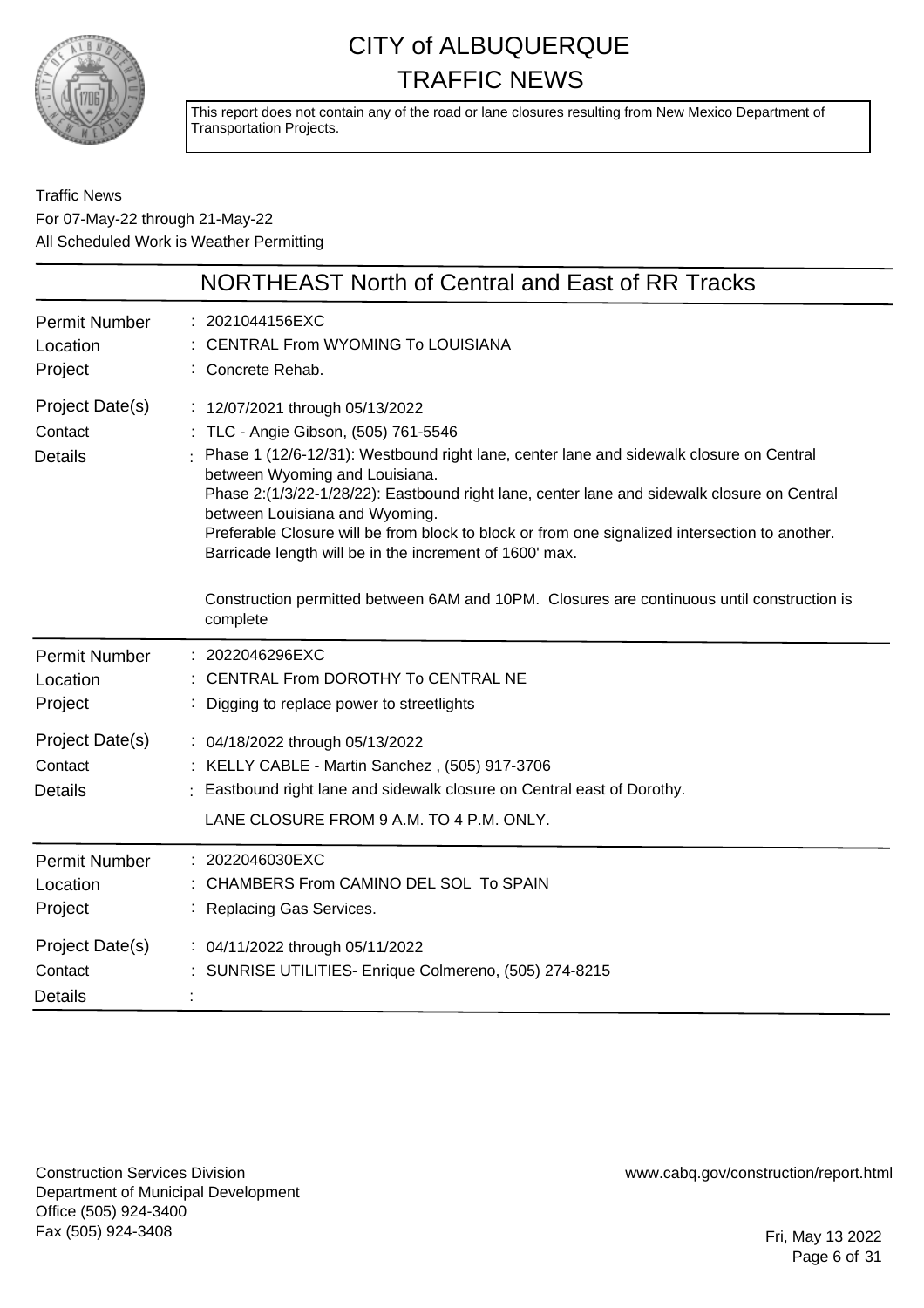

This report does not contain any of the road or lane closures resulting from New Mexico Department of Transportation Projects.

Traffic News For 07-May-22 through 21-May-22 All Scheduled Work is Weather Permitting

|                                              | NORTHEAST North of Central and East of RR Tracks                                                                                                                                                                                                                                                                                                                                                                             |
|----------------------------------------------|------------------------------------------------------------------------------------------------------------------------------------------------------------------------------------------------------------------------------------------------------------------------------------------------------------------------------------------------------------------------------------------------------------------------------|
| <b>Permit Number</b><br>Location<br>Project  | : 2022046154EXC<br>2500 Comanche Rd NE<br>: Comanche & Vassar Intersection Improvements                                                                                                                                                                                                                                                                                                                                      |
| Project Date(s)<br>Contact<br><b>Details</b> | : 04/11/2022 through 06/10/2022<br>FRANKLINS - Tania Saucedo, (505) 884-6947<br>Eastbound and Westbound right lane, bike lane and sidewalk closure on Comanche at its<br>intersection with Vassar.<br>Total street closure on Vassar north of Comanche.<br>Phase 2 (5/2-5/13): Westbound right lane, bike lane and sidewalk closure on Comanche<br>between frontage road and Vassar.<br>Follow detour for closure on Vassar. |
| <b>Permit Number</b><br>Location<br>Project  | : 2022046684EXC<br>: 4212 Constitution Ave NE<br>: Setting Hot tub                                                                                                                                                                                                                                                                                                                                                           |
| Project Date(s)<br>Contact<br><b>Details</b> | : 05/13/2022 through 05/13/2022<br>MOUNTAIN STATES CRANE- Doss Gunter, (505) 377-0574<br>Total closure of Constitution Ave between Carlisle Blvd and Washington St.<br>9AM to 12PM                                                                                                                                                                                                                                           |
| <b>Permit Number</b><br>Location<br>Project  | : 2022046754EXC<br>13114 Constitution Ave NE<br>: TRANSFORMER REPLACEMENT.                                                                                                                                                                                                                                                                                                                                                   |
| Project Date(s)<br>Contact<br><b>Details</b> | : 05/17/2022 through 05/17/2022<br>: WILSON CONSTRUCTION COMPANY - Russel Lacy, (503) 347-0435<br>Northbound right lane, bike lane and sidewalk closure on Constitution south of Indian School.<br>LANE CLOSURE FROM 9 A.M. TO 4 P.M. ONLY.                                                                                                                                                                                  |
| <b>Permit Number</b><br>Location<br>Project  | 2022046671EXC<br><b>CUTLER From LOUISIANA To PROSPECT</b><br>: Water tie in for new domestic water service for new hotel development. Tie in on Cutler                                                                                                                                                                                                                                                                       |
| Project Date(s)<br>Contact<br><b>Details</b> | : 05/09/2022 through 05/20/2022<br>: TLC - Cristian Mata, (505) 761-9696                                                                                                                                                                                                                                                                                                                                                     |

Construction Services Division Department of Municipal Development Office (505) 924-3400 Fax (505) 924-3408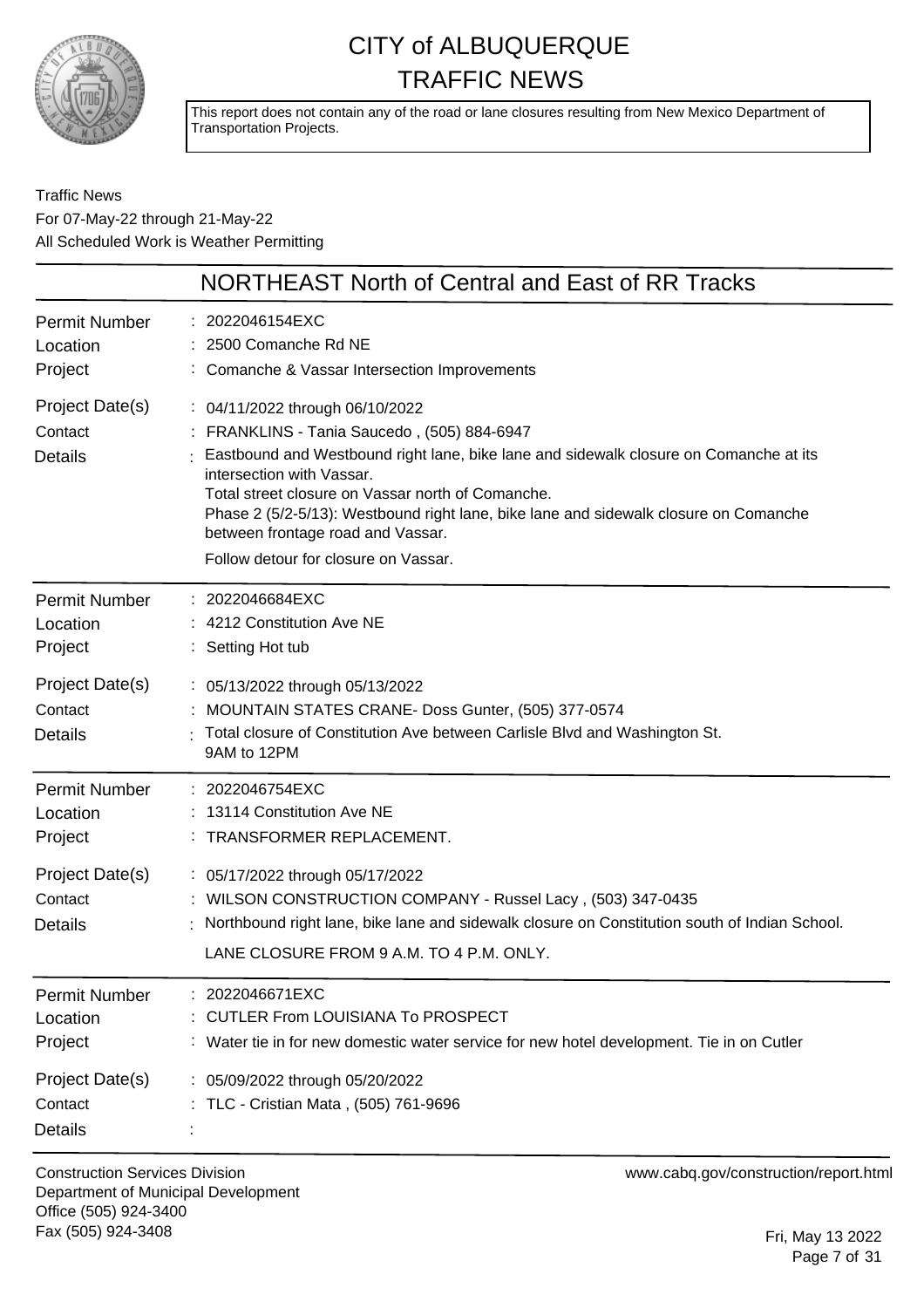

This report does not contain any of the road or lane closures resulting from New Mexico Department of Transportation Projects.

Traffic News For 07-May-22 through 21-May-22 All Scheduled Work is Weather Permitting

|                                              | NORTHEAST North of Central and East of RR Tracks                                                                                                                                                                                                                                                                                                                                                                                                                                                                                                                                                                                                                                                                                                                                                                                                                                                                                                                                                                                                                                                                                                                                              |
|----------------------------------------------|-----------------------------------------------------------------------------------------------------------------------------------------------------------------------------------------------------------------------------------------------------------------------------------------------------------------------------------------------------------------------------------------------------------------------------------------------------------------------------------------------------------------------------------------------------------------------------------------------------------------------------------------------------------------------------------------------------------------------------------------------------------------------------------------------------------------------------------------------------------------------------------------------------------------------------------------------------------------------------------------------------------------------------------------------------------------------------------------------------------------------------------------------------------------------------------------------|
| <b>Permit Number</b><br>Location<br>Project  | : 2022046444EXC<br>: EUBANK From CENTRAL To COPPER<br>: Millings, Paving, Adjustments, Traffic Loops, Striping.                                                                                                                                                                                                                                                                                                                                                                                                                                                                                                                                                                                                                                                                                                                                                                                                                                                                                                                                                                                                                                                                               |
| Project Date(s)<br>Contact<br><b>Details</b> | : 04/25/2022 through 06/24/2022<br>: TLC - Angie Gibson, (505) 761-5546<br>Phase 1: Northbound and Southbound right lane, center lane closure on Eubank between<br>Central and Copper. Traffic will be maintained in the left lanes in both directions.<br>Phase 2: Northbound and Southbound right lane, center lane closure on Eubank between<br>Central and Copper. Traffic will be maintained in the left lanes in both directions.<br>Total closure on Copper and Chico at its intersection with Eubank.<br>Phase 3: Northbound and Southbound left lane, left turn lane and center lane closure, with<br>traffic being maintained in the right lanes in both directions, between Copper and Central.<br>Phase 4: Northbound and Southbound left lane, left turn lane and center lane closure, with<br>traffic being maintained in the right lanes in both directions, between Copper and Central.<br>Total closure on Copper and Chico at its intersection with Eubank.<br>Construction permitted between 6AM and 10PM. Closures are continuous until construction is<br>complete<br>Traffic will run slowly<br>Southbound right lane closure on Wyoming south of Central from 5/2-5/6. |
| Permit Number<br>Location<br>Project         | 2022046255EXC<br>INDIAN SCHOOL From LOUISIANA To AMERICAS<br>: Small cell installation.                                                                                                                                                                                                                                                                                                                                                                                                                                                                                                                                                                                                                                                                                                                                                                                                                                                                                                                                                                                                                                                                                                       |
| Project Date(s)<br>Contact<br><b>Details</b> | : 04/18/2022 through 06/03/2022<br>: QUALTEK WIRELESS - Aaron Dunn, (505) 234-2363<br>Eastbound right lane, bike lane and sidewalk closure on Indian School east and west of<br>Americas Parkway.<br>Southbound right lane, bike lane and sidewalk closure on Americas Parkway south of Indian<br>School.<br>LANE CLOSURE FROM 9 A.M. TO 4 P.M. ONLY.                                                                                                                                                                                                                                                                                                                                                                                                                                                                                                                                                                                                                                                                                                                                                                                                                                         |

Construction Services Division Department of Municipal Development Office (505) 924-3400 Fax (505) 924-3408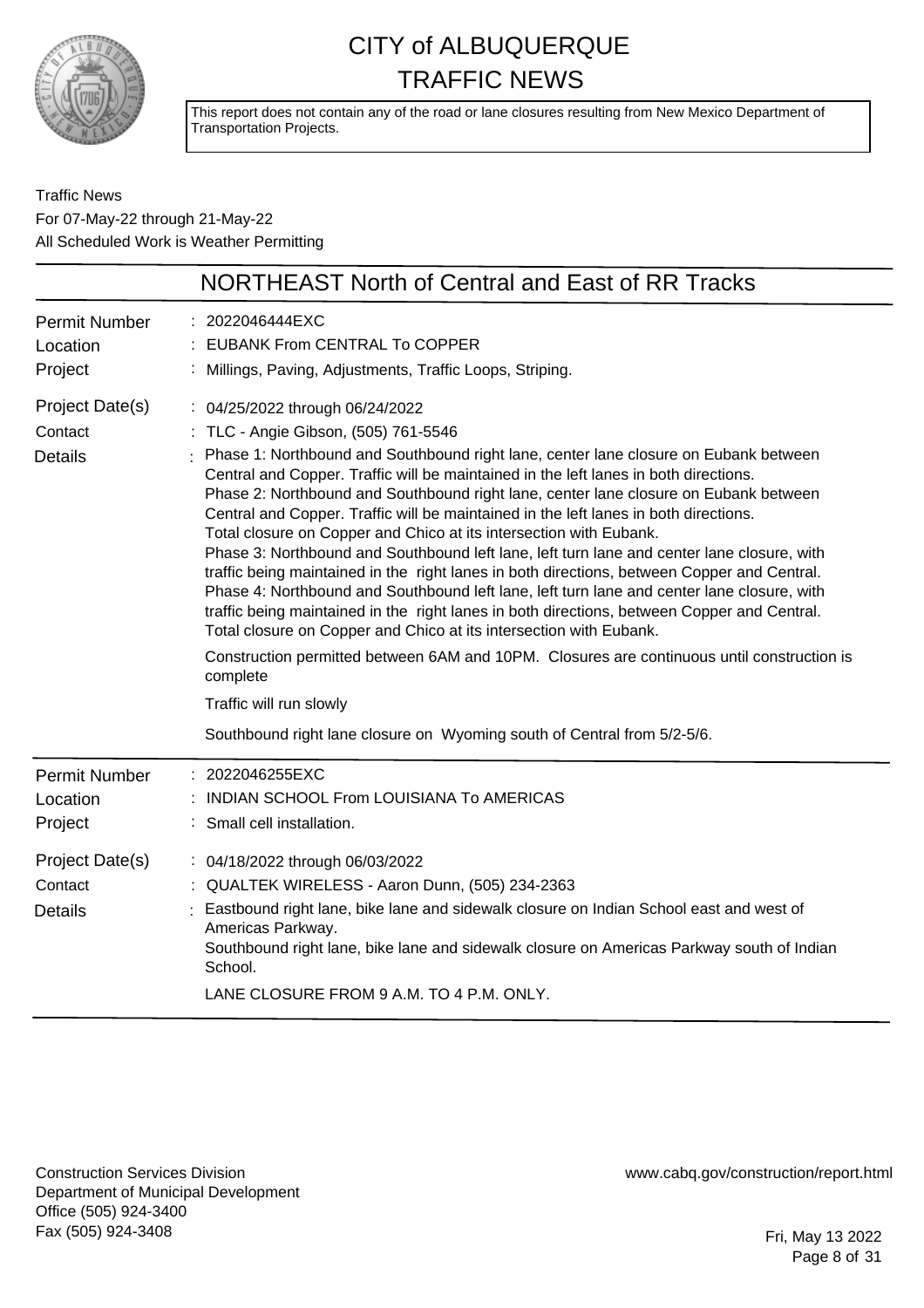

This report does not contain any of the road or lane closures resulting from New Mexico Department of Transportation Projects.

#### Traffic News For 07-May-22 through 21-May-22 All Scheduled Work is Weather Permitting

|                                              | NORTHEAST North of Central and East of RR Tracks                                                                                                                                                                                  |
|----------------------------------------------|-----------------------------------------------------------------------------------------------------------------------------------------------------------------------------------------------------------------------------------|
| <b>Permit Number</b><br>Location<br>Project  | : 2022046584EXC<br>: 8401 JEFFERSON NE<br>: Placing fiber at location.                                                                                                                                                            |
| Project Date(s)<br>Contact<br><b>Details</b> | : 05/09/2022 through 05/13/2022<br>: KELLY CABLE - James Richardson, (505) 280-4383<br>: Southbound right lane, bike lane and sidewalk closure on Jefferson south of Wilshire.<br>LANE CLOSURE FROM 9 A.M. TO 4 P.M. ONLY.        |
| Permit Number<br>Location<br>Project         | : 2022046143EXC<br>1201 Lomas Blvd NE<br>: Replace light pole with small cell 5G Light pole. At light pole extending 150ft west to PNM Pole.                                                                                      |
| Project Date(s)<br>Contact<br><b>Details</b> | : 04/13/2022 through 05/12/2022<br>: COLLINS ENGINE GENERATOR SERVICE - Dulce Boles, (505) 720-9815<br>: Westbound right lane and sidewalk closure on Lomas west of I-25 Frontage Rd.<br>LANE CLOSURE FROM 9 A.M. TO 4 P.M. ONLY. |
| Permit Number<br>Location<br>Project         | : 2022045330EXC<br>LOWELL From SPAIN To PERSIMMON<br>: Crack Sealing Residential Neighborhood.                                                                                                                                    |
| Project Date(s)<br>Contact<br><b>Details</b> | : 02/21/2022 through 08/31/2022<br>DISMUKE CONSTRUCTION- Randy Carter, (505) 884-1633                                                                                                                                             |
| Permit Number<br>Location<br>Project         | : 2022045638EXC<br>: MARBLE, FRANCISCAN, ARNO, EDITH<br>: INSTALLATION OF WATERLINE - 3 LOCATIONS.                                                                                                                                |
| Project Date(s)<br>Contact<br><b>Details</b> | : 03/14/2022 through 05/14/2022<br>: AUI- James Allman, (505) 975-6636                                                                                                                                                            |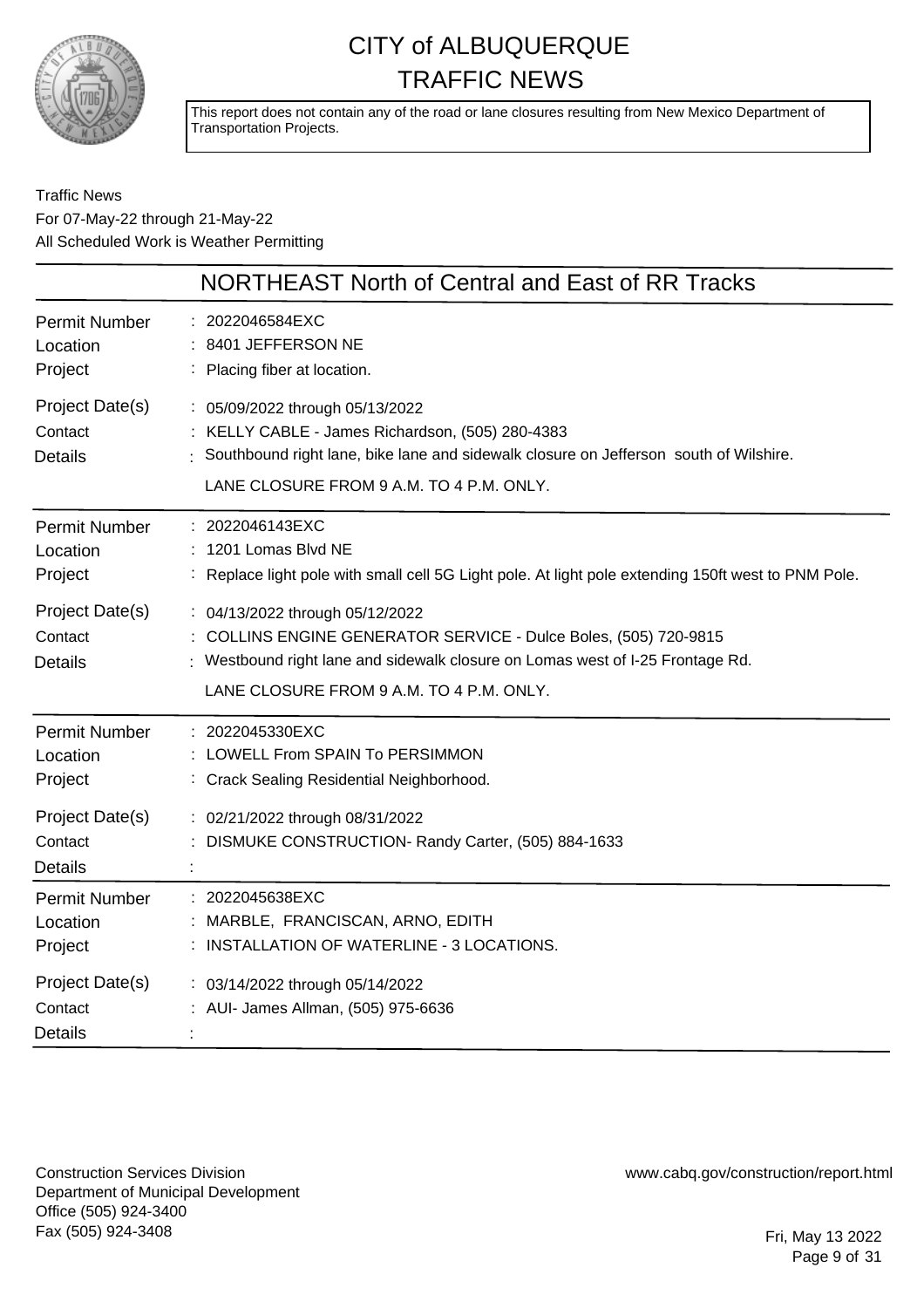

This report does not contain any of the road or lane closures resulting from New Mexico Department of Transportation Projects.

#### Traffic News For 07-May-22 through 21-May-22 All Scheduled Work is Weather Permitting

|                                                                                      | NORTHEAST North of Central and East of RR Tracks                                                                                                                                                                                                             |
|--------------------------------------------------------------------------------------|--------------------------------------------------------------------------------------------------------------------------------------------------------------------------------------------------------------------------------------------------------------|
| <b>Permit Number</b><br>Location<br>Project                                          | : 2022046666EXC<br>MENAUL From GEORGIA To MENAUL<br>: 3 excavation to install anodes in asphalt eastbound turning lane at Georgia.                                                                                                                           |
| Project Date(s)<br>Contact<br><b>Details</b>                                         | : 05/09/2022 through 05/27/2022<br>: NM GAS- Veronica Ruiz, (505) 697-3107<br>: Eastbound right lane and sidewalk closure on Menaul east of Coronado Mall access.<br>LANE CLOSURE FROM 9 A.M. TO 4 P.M. ONLY.                                                |
| Permit Number<br>Location<br>Project                                                 | : 2022046529EXC<br>: ALLEYWAY AT MENAUL and ESPANOLA NE<br>: In alleyway hanging aerial cable and bore to existing vault.                                                                                                                                    |
| Project Date(s)<br>Contact<br><b>Details</b>                                         | : 05/09/2022 through 05/13/2022<br>CABLECOM - Lisa Griego, (505) 449-7192                                                                                                                                                                                    |
| Permit Number<br>Location<br>Project<br>Project Date(s)<br>Contact<br><b>Details</b> | : 2022046724EXC<br>MENAUL From MOON To AMBASSADOR<br>Placing fiber at location.<br>: 05/18/2022 through 05/27/2022<br>: KELLY CABLE - James Richardson, (505) 280-4383<br>: Eastbound right lane and sidewalk closure on Menual between Ambassador and Moon. |
| Permit Number<br>Location<br>Project                                                 | LANE CLOSURE FROM 9 A.M. TO 4 P.M. ONLY.<br>: 2022046763EXC<br>: 12521 Montgomery Blvd NE<br>Placing fiber at location.                                                                                                                                      |
| Project Date(s)<br>Contact<br><b>Details</b>                                         | : 05/16/2022 through 05/20/2022<br>: KELLY CABLE - James Richardson, (505) 280-4383<br>: Westbound right lane closure on Montgomery west of Tramway.<br>LANE CLOSURE FROM 9 A.M. TO 4 P.M. ONLY.                                                             |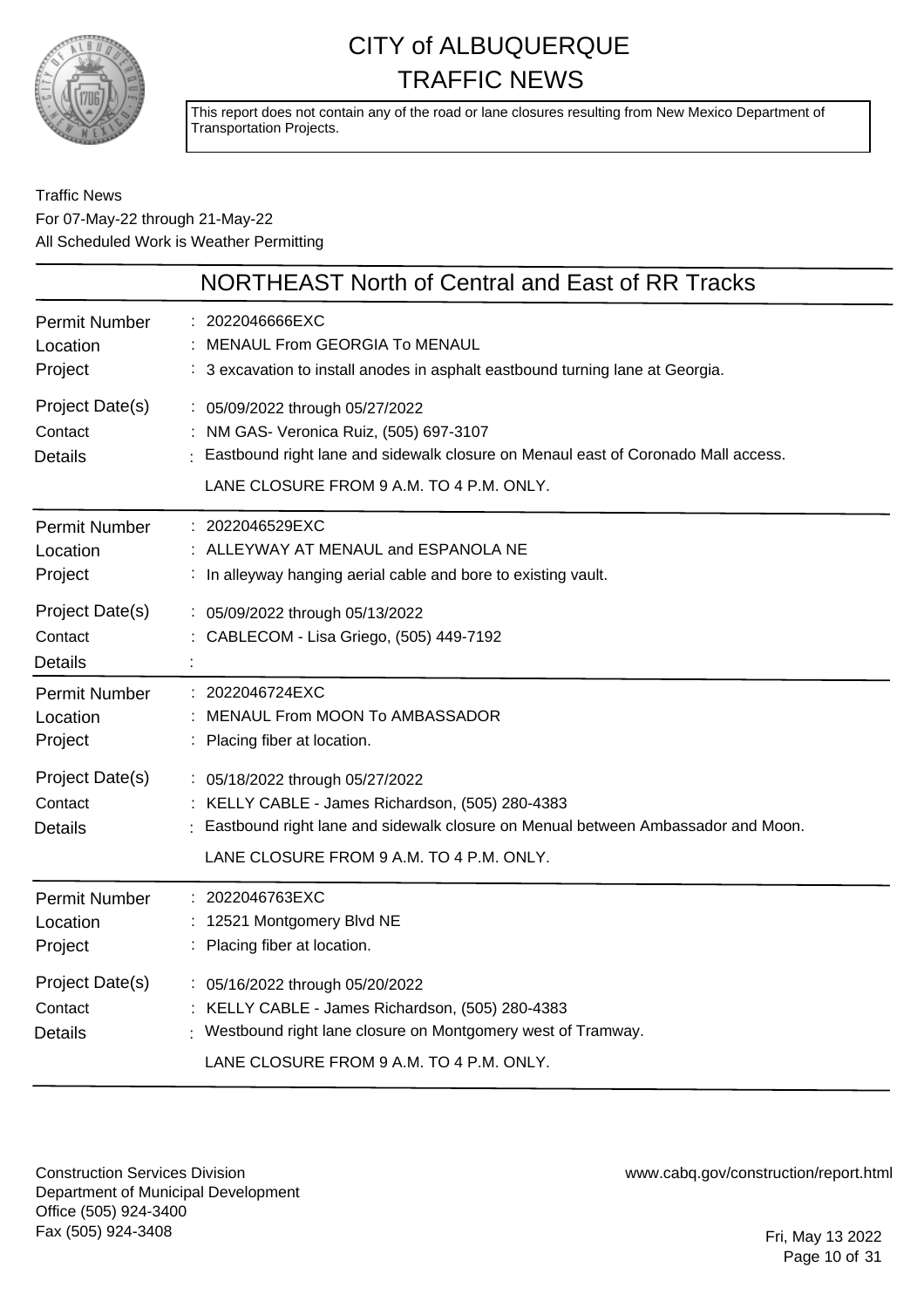

This report does not contain any of the road or lane closures resulting from New Mexico Department of Transportation Projects.

Traffic News For 07-May-22 through 21-May-22 All Scheduled Work is Weather Permitting

|                                                                | NORTHEAST North of Central and East of RR Tracks                                                                                                                                                                                                                                                                                                                                                                                                     |
|----------------------------------------------------------------|------------------------------------------------------------------------------------------------------------------------------------------------------------------------------------------------------------------------------------------------------------------------------------------------------------------------------------------------------------------------------------------------------------------------------------------------------|
| <b>Permit Number</b><br>Location<br>Project                    | : 2022046747EXC<br><b>MOON And FAIRBANKS</b><br>: Settlement WO# 1993112                                                                                                                                                                                                                                                                                                                                                                             |
| Project Date(s)<br>Contact<br><b>Details</b>                   | : 05/12/2022 through 05/26/2022<br>: ABCWUA - Barney Baca, (505) 459-0986<br>Emergency utility work. Various lanes closed and potential sidewalk closures. Seek alternate<br>route.<br>Eastbound and Westbound closure on Fairbanks at its intersection with Moon.<br>Northbound total closure on Moon at its intersection with Fairbanks.<br>Construction permitted between 6AM and 10PM. Closures are continuous until construction is<br>complete |
| <b>Permit Number</b><br>Location<br>Project<br>Project Date(s) | : 2022046706EXC<br>PENNSYLVANIA, CANDELARIA, WYOMING, MENAUL<br>: Heater Scarification.<br>: 05/17/2022 through 06/03/2022                                                                                                                                                                                                                                                                                                                           |
| Contact<br><b>Details</b>                                      | DUSTROL- Aaron Alshouse, (915) 217-5145                                                                                                                                                                                                                                                                                                                                                                                                              |
| <b>Permit Number</b><br>Location<br>Project                    | : 2022046578EXC<br>PENNSYLVANIA From EUCLID To MORROW<br>: Fiber Splicing.                                                                                                                                                                                                                                                                                                                                                                           |
| Project Date(s)<br>Contact<br><b>Details</b>                   | : 05/16/2022 through 05/18/2022<br>: CABLECOM - Lisa Griego, (505) 449-7192<br>Northbound bike lane and sidewalk closure on Pennsylvania between Morrow and Euclid.<br>Construction permitted between 6AM and 10PM. Closures are continuous until construction is<br>complete                                                                                                                                                                        |

Construction Services Division Department of Municipal Development Office (505) 924-3400 Fax (505) 924-3408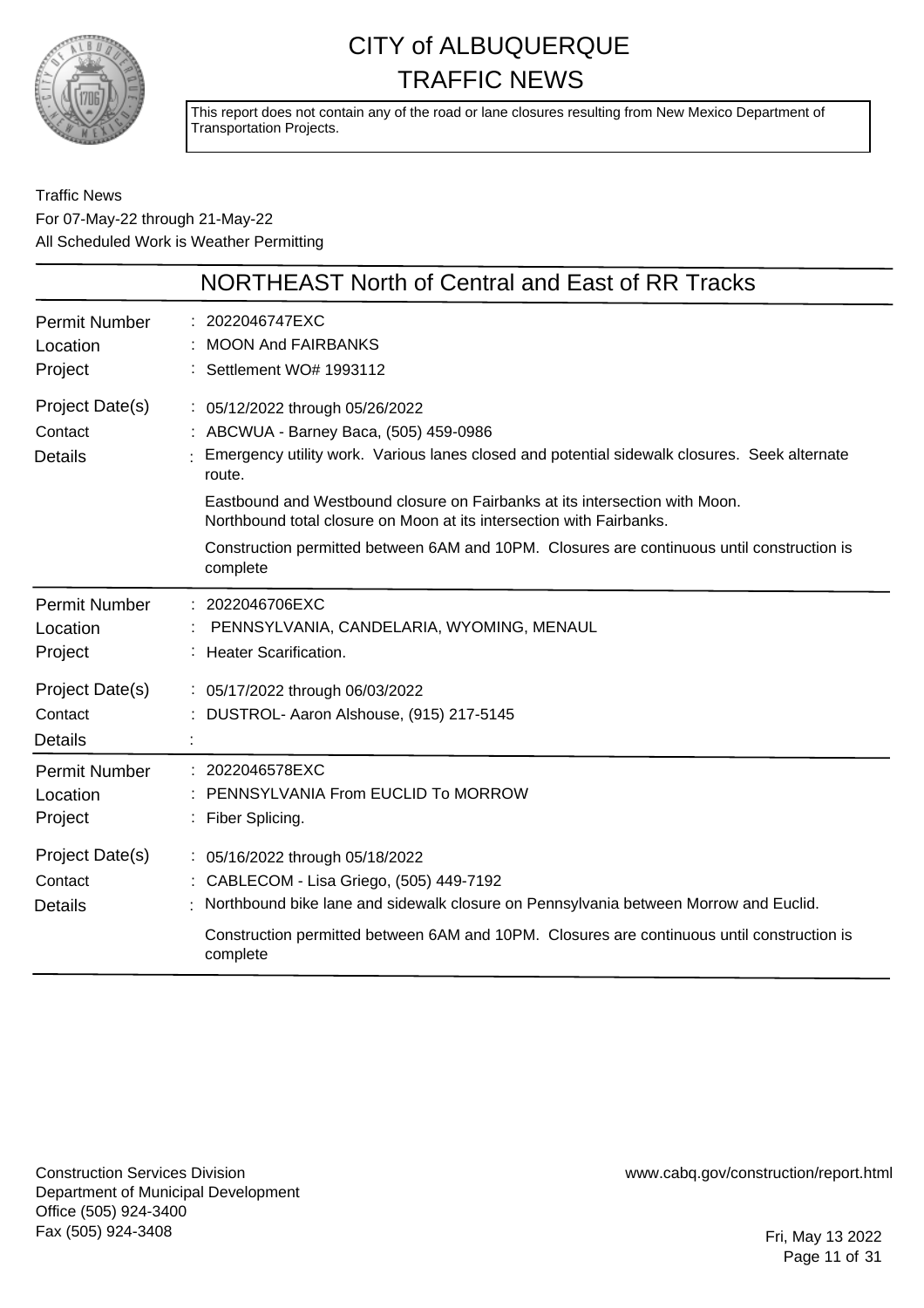

This report does not contain any of the road or lane closures resulting from New Mexico Department of Transportation Projects.

#### Traffic News For 07-May-22 through 21-May-22 All Scheduled Work is Weather Permitting

|                                                                                             | NORTHEAST North of Central and East of RR Tracks                                                                                                                                                                                                                                                                                                                         |
|---------------------------------------------------------------------------------------------|--------------------------------------------------------------------------------------------------------------------------------------------------------------------------------------------------------------------------------------------------------------------------------------------------------------------------------------------------------------------------|
| <b>Permit Number</b><br>Location<br>Project                                                 | : 2022046312EXC<br>SPAIN From MOON To CAMINO DEL SOL<br>Replacing gas services.                                                                                                                                                                                                                                                                                          |
| Project Date(s)<br>Contact<br><b>Details</b>                                                | : 05/11/2022 through 05/27/2022<br>SUNRISE UTILITIES- Enrique Colmereno, (505) 274-8215<br>: Center two way left turn lane closure on Spain between Moon and Camino Del Sol.<br>CONSTRUCTION PERMITTED BETWEEN 7 A.M. AND 7 P.M. ONLY                                                                                                                                    |
| <b>Permit Number</b><br>Location<br>Project<br>Project Date(s)<br>Contact<br><b>Details</b> | : 2022046498EXC<br>WYOMING From ACADEMY To SPAIN<br>: UG Directional Bore<br>: 05/11/2022 through 05/16/2022<br>: VOLT INC- Danny Padilla, (505) 573-4954<br>: Southbound right lane and sidewalk closure on Wyoming Blvd south of Academy Rd. Various<br>short term lane closures with a shadow truck for utility locating.<br>LANE CLOSURE FROM 9 A.M. TO 4 P.M. ONLY. |
| <b>Permit Number</b><br>Location<br>Project                                                 | $: 2022046570$ EXC<br>YALE From ALEXANDER To CARMONY<br>: Place Conduit and Fiber.                                                                                                                                                                                                                                                                                       |
| Project Date(s)<br>Contact<br><b>Details</b>                                                | : 05/09/2022 through 05/13/2022<br>: LIGHT CONNECTIONS - Steve Litle, (303) 809-7696<br>Northbound parking lane and sidewalk closure on Yale between Carmony and Alexander.<br>LANE CLOSURE FROM 9 A.M. TO 4 P.M. ONLY.                                                                                                                                                  |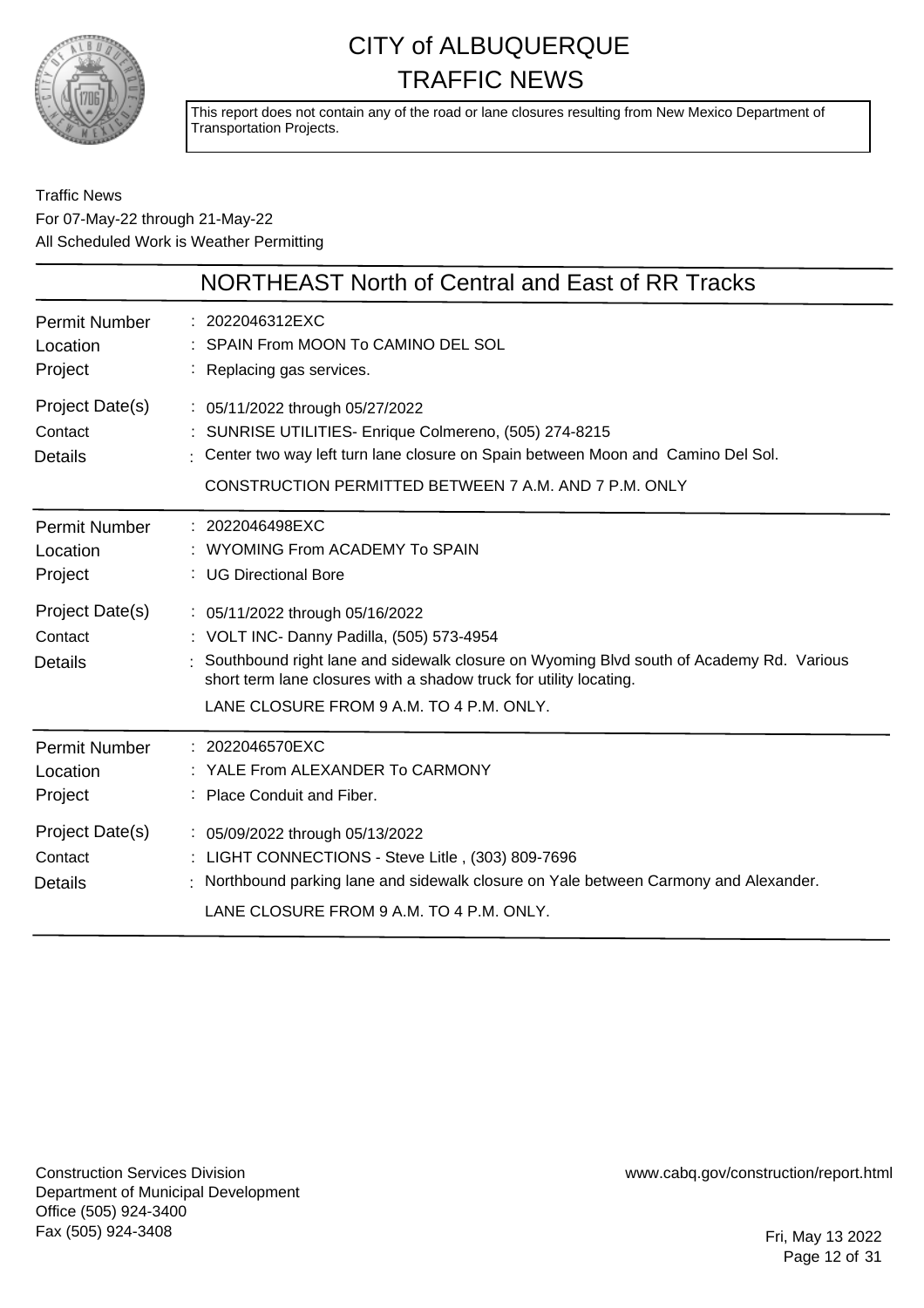

This report does not contain any of the road or lane closures resulting from New Mexico Department of Transportation Projects.

Traffic News For 07-May-22 through 21-May-22 All Scheduled Work is Weather Permitting

|                                              | NORTHWEST North of Central and West of RR Tracks                                                                                                                                                                                                                                                                                                                                                                                                                                                                                                                                                                                                                                |
|----------------------------------------------|---------------------------------------------------------------------------------------------------------------------------------------------------------------------------------------------------------------------------------------------------------------------------------------------------------------------------------------------------------------------------------------------------------------------------------------------------------------------------------------------------------------------------------------------------------------------------------------------------------------------------------------------------------------------------------|
| <b>Permit Number</b><br>Location<br>Project  | : 2022046696EXC<br>: 1ST From KINLEY To 1ST<br>: TRIPLEX INSTALL.                                                                                                                                                                                                                                                                                                                                                                                                                                                                                                                                                                                                               |
| Project Date(s)<br>Contact<br><b>Details</b> | : 05/09/2022 through 05/09/2022<br>: WILSON CONSTRUCTION COMPANY - Russel Lacy, (503) 347-0435<br>Northbound lane and sidewalk closure on 1st St. at its intersection with Kinley.<br>Total closure on Kinley east of 1st St.<br>LANE CLOSURE FROM 9 A.M. TO 4 P.M. ONLY.                                                                                                                                                                                                                                                                                                                                                                                                       |
| <b>Permit Number</b><br>Location<br>Project  | : 2022044639EXC<br>1ST From MOUNTAIN To INDIAN SCHOOL<br>: ADA improvements                                                                                                                                                                                                                                                                                                                                                                                                                                                                                                                                                                                                     |
| Project Date(s)<br>Contact<br><b>Details</b> | : 01/17/2022 through 05/20/2022<br>: AUI - Kathryn Jordan, (505) 975-6632<br>Phase IU: Northbound total closure on 1st St. between Mountain and Indian School.<br>Phase II: Southbound total closure on 1st St. between Indian School and Mountain. Preferred<br>Barricade closure will be from one street to another.<br>Phase III (5/13 thru 5/20): Northbound lane closure near Mor-Co Batteries. Two-way traffic will<br>be maintained with a southbound traffic split.<br>Maximum barricade length permissible will not exceed 1600' increment.<br>Construction permitted between 6AM and 10PM. Closures are continuous until construction is<br>complete<br>Follow detour |
| <b>Permit Number</b><br>Location<br>Project  | : 2022046850EXC<br>4TH From GENE To ALAMOSA<br>Sidewalk Improvements on East side of 4th St from Gene Ave NW north past Alamosa Rd NW.                                                                                                                                                                                                                                                                                                                                                                                                                                                                                                                                          |
| Project Date(s)<br>Contact<br><b>Details</b> | : 05/16/2022 through 07/15/2022<br>FRANKLINS - Tania Saucedo, (505) 884-6947<br>Northbound right lane and sidewalk closure on 4th St. between Gene and Solar.<br>Construction permitted between 6AM and 10PM. Closures are continuous until construction is<br>complete                                                                                                                                                                                                                                                                                                                                                                                                         |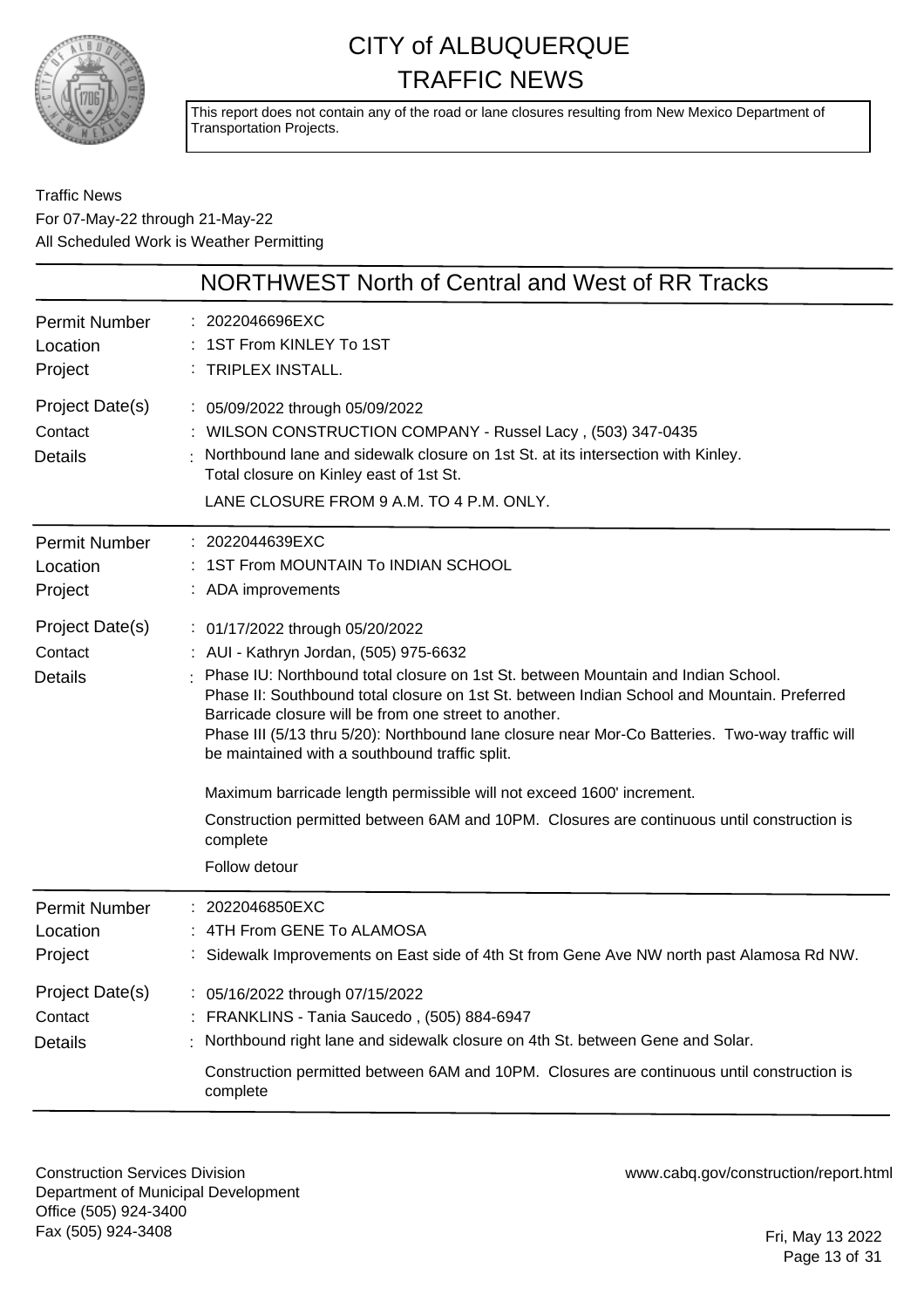

This report does not contain any of the road or lane closures resulting from New Mexico Department of Transportation Projects.

Traffic News For 07-May-22 through 21-May-22 All Scheduled Work is Weather Permitting

|                                              | NORTHWEST North of Central and West of RR Tracks                                                                                                                                                                                                             |
|----------------------------------------------|--------------------------------------------------------------------------------------------------------------------------------------------------------------------------------------------------------------------------------------------------------------|
| <b>Permit Number</b><br>Location<br>Project  | 2022046708EXC<br>$: 11214$ TH NW<br>: Removing Signage from Emerald Building                                                                                                                                                                                 |
| Project Date(s)<br>Contact<br><b>Details</b> | : 05/16/2022 through 05/17/2022<br>: SIGN ART OF NM - Micah Stevenson, (505) 920-2492<br>: Southbound parking lane and sidewalk closure on 4th St. south of Rosemont.<br>LANE CLOSURE FROM 9 A.M. TO 4 P.M. ONLY.                                            |
| Permit Number<br>Location<br>Project         | : 2022046778EXC<br>5TH From TIJERAS To MARQUETTE<br>: Crane Operation - HVAC Repair                                                                                                                                                                          |
| Project Date(s)<br>Contact<br><b>Details</b> | : 05/21/2022 through 05/21/2022<br>: MOUNTAIN STATES CRANE- Doss Gunter, (505) 377-0574<br>Total closure of 5th St. from Tijeras Ave. to Marquette Ave.<br>5AM to 4PM                                                                                        |
| Permit Number<br>Location<br>Project         | : 2022046561EXC<br>: ALLEY BETWEEN 5TH and 6TH NW<br>: Place Conduit and Fiber in Alley.                                                                                                                                                                     |
| Project Date(s)<br>Contact<br><b>Details</b> | : 05/10/2022 through 05/13/2022<br>: LIGHT CONNECTIONS - Steve Litle, (303) 809-7696<br>: Alley closure between 5th St. and 6th St. south of Gold.<br>Construction permitted between 6AM and 10PM. Closures are continuous until construction is<br>complete |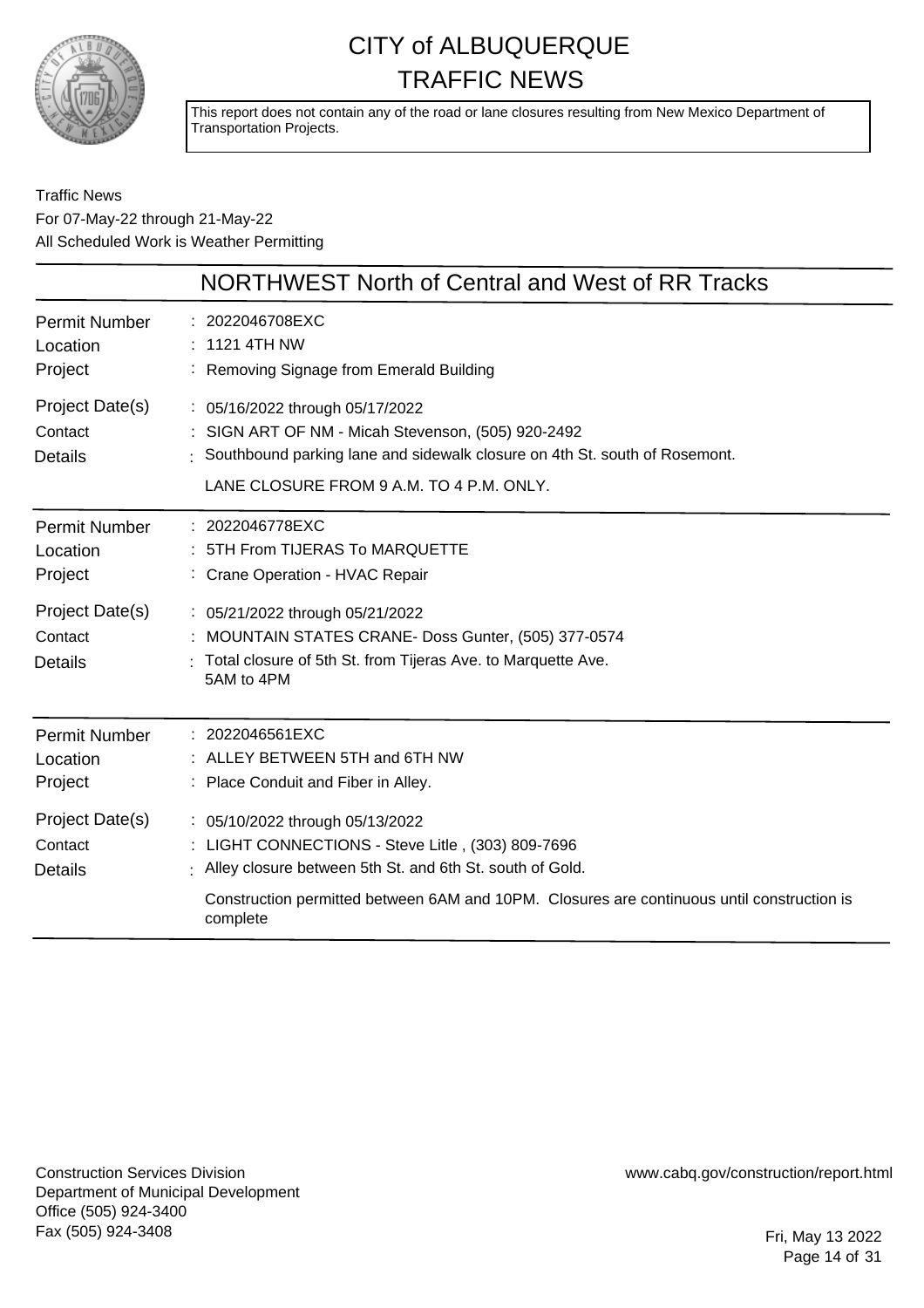

This report does not contain any of the road or lane closures resulting from New Mexico Department of Transportation Projects.

Traffic News For 07-May-22 through 21-May-22 All Scheduled Work is Weather Permitting

|                                              | <b>NORTHWEST North of Central and West of RR Tracks</b>                                                                                                                                                                                                                                                                                                                                                                                                                                                                                                                                                                                                                     |
|----------------------------------------------|-----------------------------------------------------------------------------------------------------------------------------------------------------------------------------------------------------------------------------------------------------------------------------------------------------------------------------------------------------------------------------------------------------------------------------------------------------------------------------------------------------------------------------------------------------------------------------------------------------------------------------------------------------------------------------|
| <b>Permit Number</b><br>Location<br>Project  | 2022046408EXC<br>6TH From PROSPECT To 6TH<br><b>Waterline Rehab</b>                                                                                                                                                                                                                                                                                                                                                                                                                                                                                                                                                                                                         |
| Project Date(s)<br>Contact<br><b>Details</b> | : 04/25/2022 through 05/09/2022<br>TLC - Angie Gibson, (505) 761-5546<br>Phase 1:Northbound sidewalk, right lane and center lane closure on 6th St. at its intersection<br>with Prospect.<br>Phase 2: Southbound center lane, left lane, left turn lane and northbound left lane closures on<br>6th St. at its intersection with Prospect.<br>Phase 3:Southbound sidewalk, right lane, center lane and northbound left turn lane closure on<br>6th St. at its intersection with Prospect.<br>Total closure of Prospect west of 6th St.<br>Construction permitted between 6AM and 10PM. Closures are continuous until construction is<br>complete<br>Traffic will run slowly |
|                                              |                                                                                                                                                                                                                                                                                                                                                                                                                                                                                                                                                                                                                                                                             |
| <b>Permit Number</b><br>Location<br>Project  | 2022045884EXC<br>ARROYO VISTA From TIERRA PINTADA To ARROYO VISTA<br>: Adding 40 Street Lights all on Arroyo Vista.                                                                                                                                                                                                                                                                                                                                                                                                                                                                                                                                                         |
| Project Date(s)<br>Contact<br><b>Details</b> | : 03/22/2022 through 05/22/2022<br>DALKIA ENERGY SOLUTIONS- Jonathan Dimas, (505) 404-8847<br>: Various lane and median closures on Arroyo Vista west of Tierra Pintada.<br>Construction permitted between 6AM and 10PM. Closures are continuous until construction is<br>complete                                                                                                                                                                                                                                                                                                                                                                                          |
| <b>Permit Number</b><br>Location<br>Project  | 2022046786EXC<br>BLUEWATER From AIRPORT To BLUEWATER<br>Concrete work - adjustment on collar at sidewalk.                                                                                                                                                                                                                                                                                                                                                                                                                                                                                                                                                                   |
| Project Date(s)<br>Contact<br><b>Details</b> | : 05/13/2022 through 05/18/2022<br>FRANKLINS - Tania Saucedo, (505) 884-6947<br>Eastbound bike lane and sidewalk closure on Bluewater at its intersection with Airport.<br>CONSTRUCTION PERMITTED BETWEEN 7 A.M. AND 7 P.M. ONLY                                                                                                                                                                                                                                                                                                                                                                                                                                            |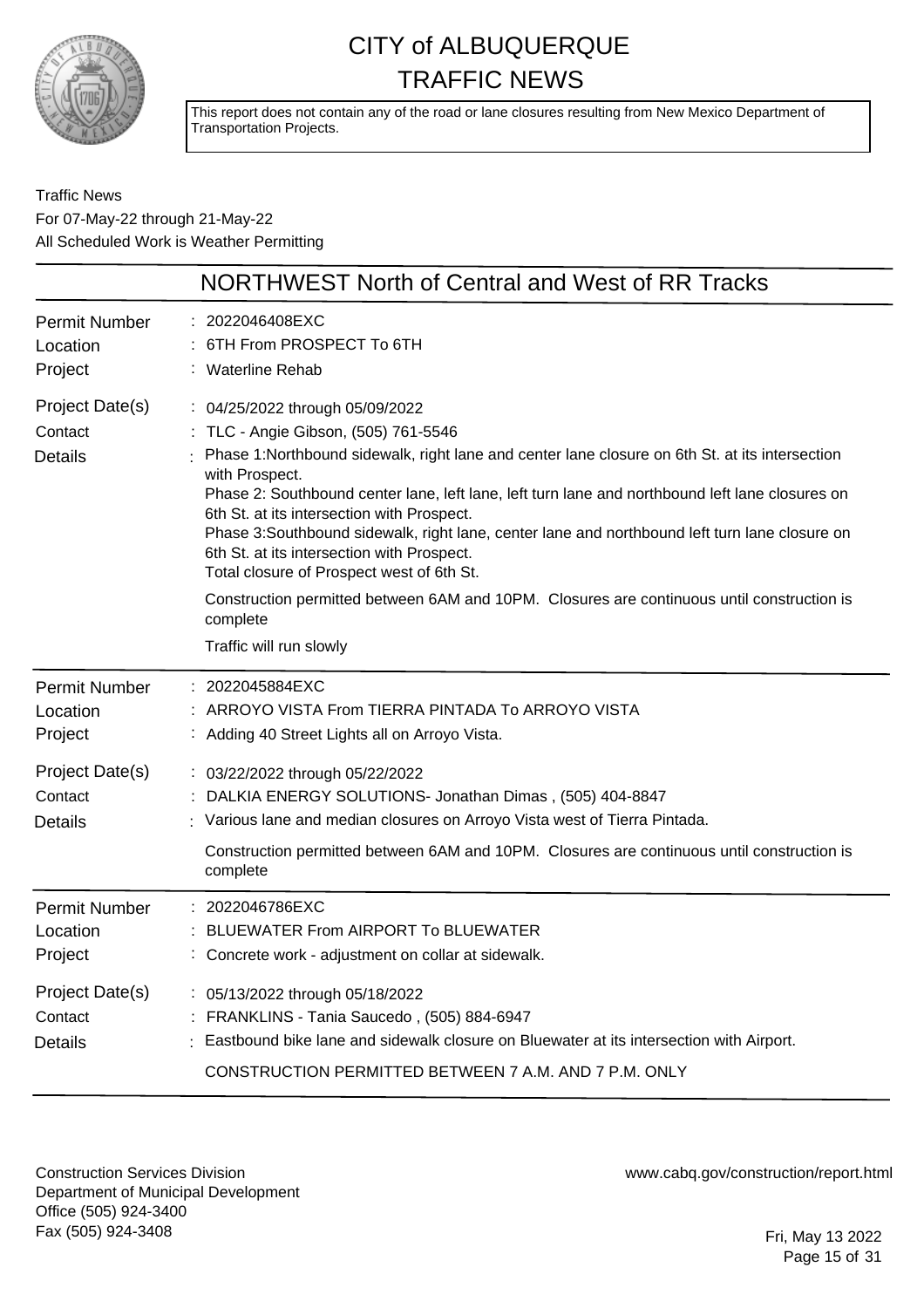

This report does not contain any of the road or lane closures resulting from New Mexico Department of Transportation Projects.

#### Traffic News For 07-May-22 through 21-May-22 All Scheduled Work is Weather Permitting

|                                                                                      | NORTHWEST North of Central and West of RR Tracks                                                                                                                                                                                                                                                                                                                             |
|--------------------------------------------------------------------------------------|------------------------------------------------------------------------------------------------------------------------------------------------------------------------------------------------------------------------------------------------------------------------------------------------------------------------------------------------------------------------------|
| <b>Permit Number</b><br>Location<br>Project                                          | : 2022046152EXC<br>2492 Candelaria Rd NW<br>: Repaving of Roadway, installation of sidewalks and ADA Ramps and pedestrian crossing.                                                                                                                                                                                                                                          |
| Project Date(s)<br>Contact<br><b>Details</b>                                         | : 04/11/2022 through 05/20/2022<br>: FRANKLINS - Tania Saucedo, (505) 884-6947<br>Total street closure on Candelaria between Glenwood and Rio Grande.<br>Construction permitted between 6AM and 10PM. Closures are continuous until construction is<br>complete<br>Follow detour                                                                                             |
| <b>Permit Number</b><br>Location<br>Project                                          | : 2022046842EXC<br>: CENTRAL From SIMMONDS To NEW YORK<br>: Gas main repair.                                                                                                                                                                                                                                                                                                 |
| Project Date(s)<br>Contact<br><b>Details</b>                                         | : 05/18/2022 through 05/20/2022<br>: NM GAS - Steve Baca, (505) 401-7540<br>: Westbound right lane and sidewalk closure on Central Ave at New York Ave.<br>LANE CLOSURE FROM 6 A.M. TO 4 P.M. ONLY.                                                                                                                                                                          |
| <b>Permit Number</b><br>Location<br>Project<br>Project Date(s)<br>Contact<br>Details | : 2022046772EXC<br>: 8101 CENTRAL AVENUE NW<br>INSTALLING WATER AND SEWER SERVICE. THE WATER AND SEWER LINE LOCATED IN<br>DIRT ALONG NORTH OF THE FRONTAGE.<br>: 05/19/2022 through 05/20/2022<br>SBS Construction & Engineering LLC- Shawn Biazar, (505) 821-1575<br>Construction permitted between 6AM and 10PM. Closures are continuous until construction is<br>complete |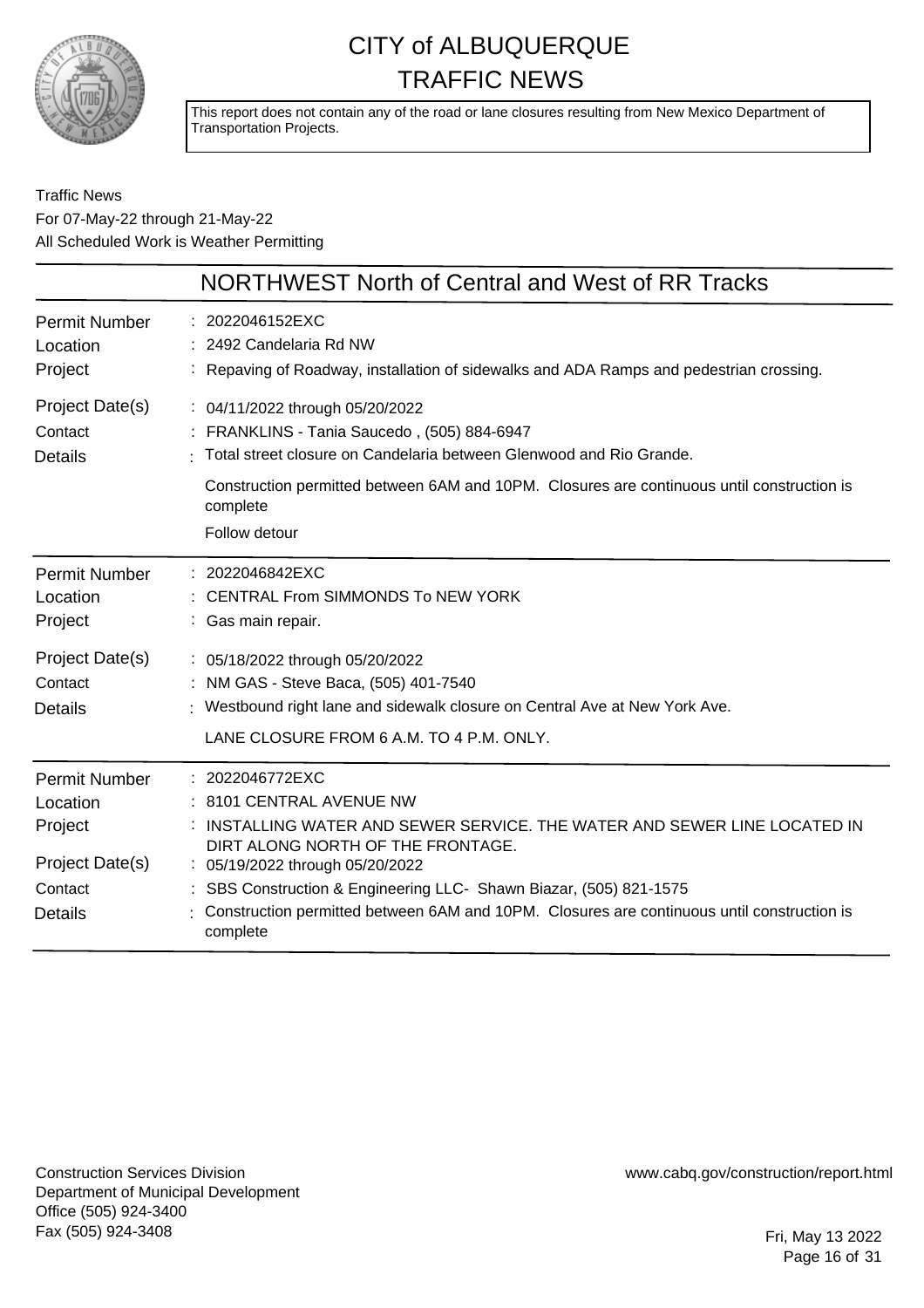

This report does not contain any of the road or lane closures resulting from New Mexico Department of Transportation Projects.

#### Traffic News For 07-May-22 through 21-May-22 All Scheduled Work is Weather Permitting

|                                              | <b>NORTHWEST North of Central and West of RR Tracks</b>                                                                                                                                                                                                                                                                                                                                                      |
|----------------------------------------------|--------------------------------------------------------------------------------------------------------------------------------------------------------------------------------------------------------------------------------------------------------------------------------------------------------------------------------------------------------------------------------------------------------------|
| <b>Permit Number</b><br>Location<br>Project  | : 2022046667EXC<br>LAGUNA From CHACOMA To SAN PASQUALE<br>1701 Laguna to 1920 Central 500ft Aerial on Pasquale. 1350ft UG Bore to Replace 2in conduit                                                                                                                                                                                                                                                        |
| Project Date(s)<br>Contact<br><b>Details</b> | and Fiber<br>: 05/09/2022 through 05/13/2022<br>: SONS COMMUNICATIONS- Anita Morales, (505) 306-0708<br>Westbound parking lane and sidewalk closure on Chacoma between Laguna and San<br>Pasquale.<br>Northbound parking lane and sidewalk closure on San Pasquale between Chacoma and<br>Central.<br>Construction permitted between 6AM and 10PM. Closures are continuous until construction is<br>complete |
| <b>Permit Number</b><br>Location<br>Project  | : 2022046748SE<br>LOMAS From 6TH To 2ND<br>Film Closure                                                                                                                                                                                                                                                                                                                                                      |
| Project Date(s)<br>Contact<br><b>Details</b> | : 05/08/2022 through 05/12/2022<br>: Nathaniel Bannister, (505) 554-4811<br>East and westbound double outside lane closure on Lomas Blvd at 4th St. East/West will be<br>reduced to one lane and stopped periodically by police.<br>Total closure of 4th St. from Lomas Blvd to Marble Ave.<br>EVENT BARRICADING WILL BE IN PLACE AT THE REFERENCED LOCATION.<br>EXPECT DELAYS AND SEEK ALTERNATE ROUTE.     |
| <b>Permit Number</b><br>Location<br>Project  | : 2022046378EXC<br>: LOS VOLCANES From AIRPORT To LOS VOLCANES<br>: Curb and street cut for excavation and connection to water main.                                                                                                                                                                                                                                                                         |
| Project Date(s)<br>Contact<br>Details        | : 04/18/2022 through 05/20/2022<br>: BRADBURY STAMM - Stephanie Hart, (505) 350-2065<br>Total street closure on Los Volcanes between Galatin and Rosebud.<br>Total street closure on Airport south of Los Volcanes.<br>Construction permitted between 6AM and 10PM. Closures are continuous until construction is<br>complete<br>Follow detour                                                               |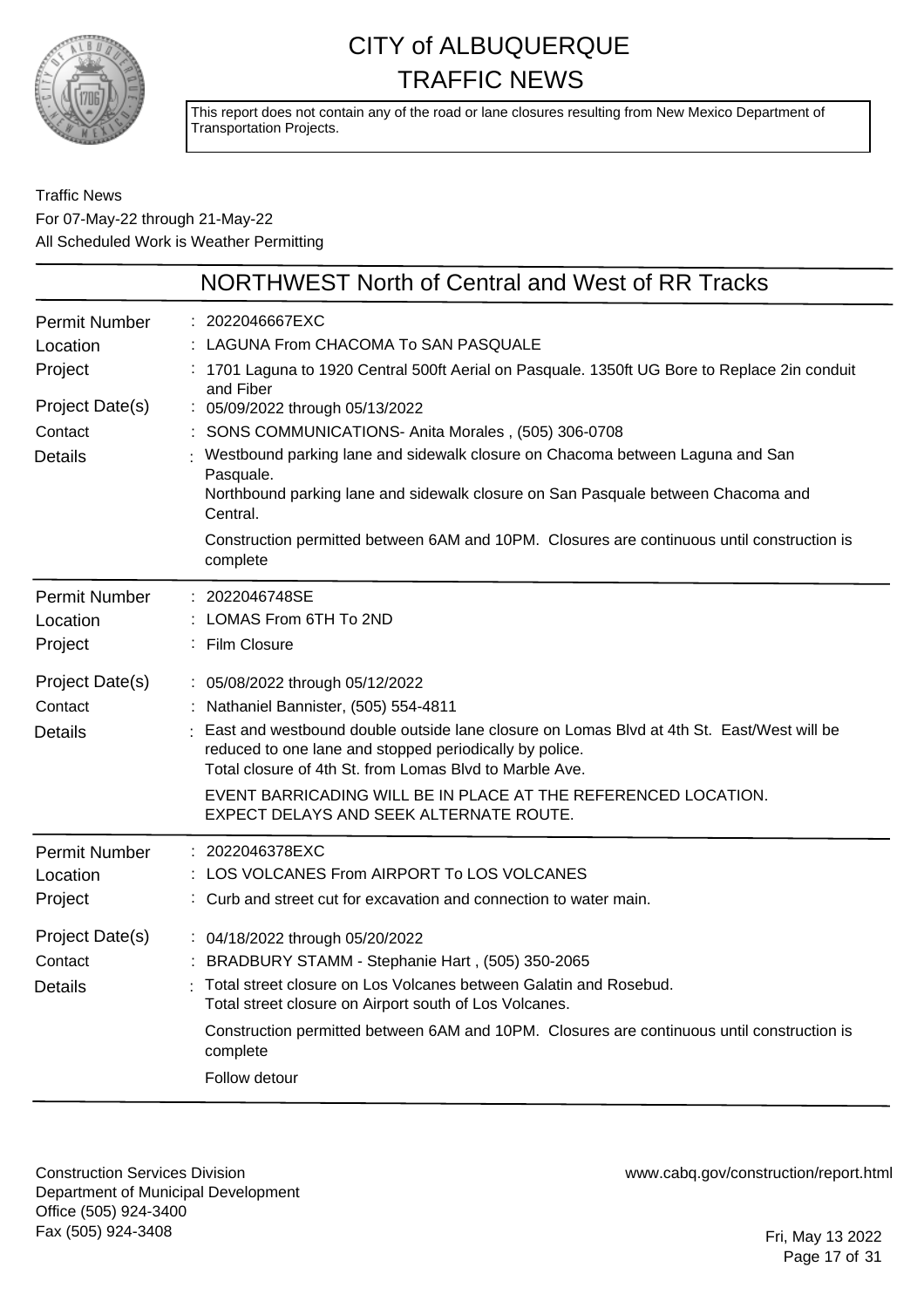

This report does not contain any of the road or lane closures resulting from New Mexico Department of Transportation Projects.

Traffic News For 07-May-22 through 21-May-22 All Scheduled Work is Weather Permitting

|                                              | NORTHWEST North of Central and West of RR Tracks                                                                                                                                                                                                                                                      |
|----------------------------------------------|-------------------------------------------------------------------------------------------------------------------------------------------------------------------------------------------------------------------------------------------------------------------------------------------------------|
| <b>Permit Number</b><br>Location<br>Project  | : 2022046808SE<br>MARQUETTE/MLK At BROADWAY<br>: Film Closure                                                                                                                                                                                                                                         |
| Project Date(s)<br>Contact<br><b>Details</b> | : 05/12/2022 through 05/12/2022<br>: Nathaniel Bannister, (505) 554-4811<br>: Total closure of Marquette Ave west of Broadway Blvd.<br>6PM to 9PM<br>EVENT BARRICADING WILL BE IN PLACE AT THE REFERENCED LOCATION.<br>EXPECT DELAYS AND SEEK ALTERNATE ROUTE.                                        |
| <b>Permit Number</b><br>Location<br>Project  | : 2022046647EXC<br>: 1701 MOUNTAIN RD NW<br>: Repairing Sidewalk                                                                                                                                                                                                                                      |
| Project Date(s)<br>Contact<br><b>Details</b> | : 05/06/2022 through 05/07/2022<br>: COA Fred Montoya (Street Maint.), (505) 366-9118<br>: Westbound total closure with westbound traffic being maintained in the center two way left turn<br>Jane on Mountain between Old Town and 18th St.<br>CONSTRUCTION PERMITTED BETWEEN 7 A.M. AND 7 P.M. ONLY |
| <b>Permit Number</b><br>Location<br>Project  | : 2022046784EXC<br><b>MOUNTAIN From SAN FELIPE To MOUNTAIN</b><br>: FIBER SPLICING.                                                                                                                                                                                                                   |
| Project Date(s)<br>Contact<br><b>Details</b> | : 05/17/2022 through 05/19/2022<br>: CABLECOM - Lisa Griego, (505) 449-7192<br>: Westbound right lane, bike lane and sidewalk closure on Mountain east and west of San Felipe.<br>LANE CLOSURE FROM 9 A.M. TO 4 P.M. ONLY.                                                                            |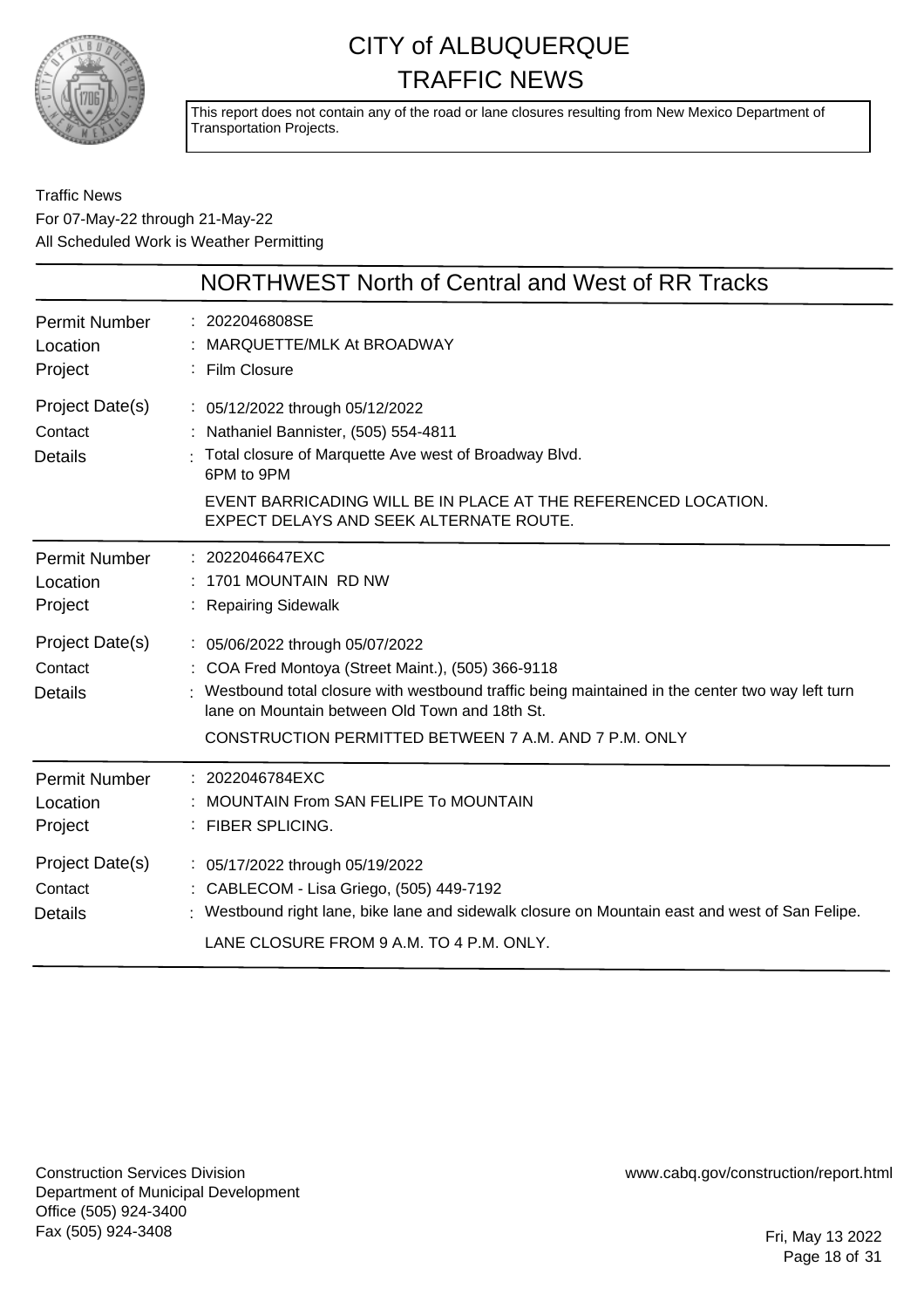

This report does not contain any of the road or lane closures resulting from New Mexico Department of Transportation Projects.

Traffic News For 07-May-22 through 21-May-22 All Scheduled Work is Weather Permitting

| NORTHWEST North of Central and West of RR Tracks                                                                                                                                                                                                                                                                                                                                                                                                                                                                                                                                                                                                                                                                       |
|------------------------------------------------------------------------------------------------------------------------------------------------------------------------------------------------------------------------------------------------------------------------------------------------------------------------------------------------------------------------------------------------------------------------------------------------------------------------------------------------------------------------------------------------------------------------------------------------------------------------------------------------------------------------------------------------------------------------|
| : 2022046745EXC<br>PARADISE And BIG ROCK<br>: Street and the sidewalk.                                                                                                                                                                                                                                                                                                                                                                                                                                                                                                                                                                                                                                                 |
| : 05/19/2022 through 05/19/2022<br>: GREEN SUMMIT LANDSCAPE MANAGEMENT- Alicia Peterson, (505) 990-5754<br>: Eastbound right lane, bike lane and sidewalk closure on Paradise Blvd. between Big Rock and<br>Chaparral.<br>LANE CLOSURE FROM 9 A.M. TO 4 P.M. ONLY.                                                                                                                                                                                                                                                                                                                                                                                                                                                     |
| : 2021040009EXC<br>: PARADISE From PRICKLY PEAR To NUNZIO<br>: Install mast arms for traffic light at Prickly Pear/Nunzio - Patch and pour back all areas.                                                                                                                                                                                                                                                                                                                                                                                                                                                                                                                                                             |
| : 05/24/2021 through 05/17/2022<br>: CUSTOM GRADING INC - Edward Martinez, (505) 897-4225<br>Phase 1: Westbound right lane, bike lane and sidewalk closure on Paradise at its intersection<br>with Prickly Pear.<br>Total closure on Prickly Pear between Paradise and Wildfire.<br>Phase 2: Eastbound right lane and right turn lane closure on Paradise at its intersection with<br>Nunzio. Southbound right lane and sidewalk closure on Nunzio south of Paradise.<br>Northbound right turn lane closure on Nunzio in south of Paradise.<br>Phase 3: Eastbound right left lane and left turn lane closures on Paradise west and east of<br>Nunzio/Prickly intersection.<br>LANE CLOSURE FROM 9 A.M. TO 4 P.M. ONLY. |
| : 2022046220EXC<br>PROSPECT From 4TH To 6TH<br>: Waterline Rehab                                                                                                                                                                                                                                                                                                                                                                                                                                                                                                                                                                                                                                                       |
| : 04/06/2022 through 05/13/2022<br>: TLC - Angie Gibson, (505) 761-5546<br>Total street closure on Cutler between 4th St. and 6th St.<br>Construction permitted between 6AM and 10PM. Closures are continuous until construction is<br>complete<br>Follow detour                                                                                                                                                                                                                                                                                                                                                                                                                                                       |
|                                                                                                                                                                                                                                                                                                                                                                                                                                                                                                                                                                                                                                                                                                                        |

Construction Services Division Department of Municipal Development Office (505) 924-3400 Fax (505) 924-3408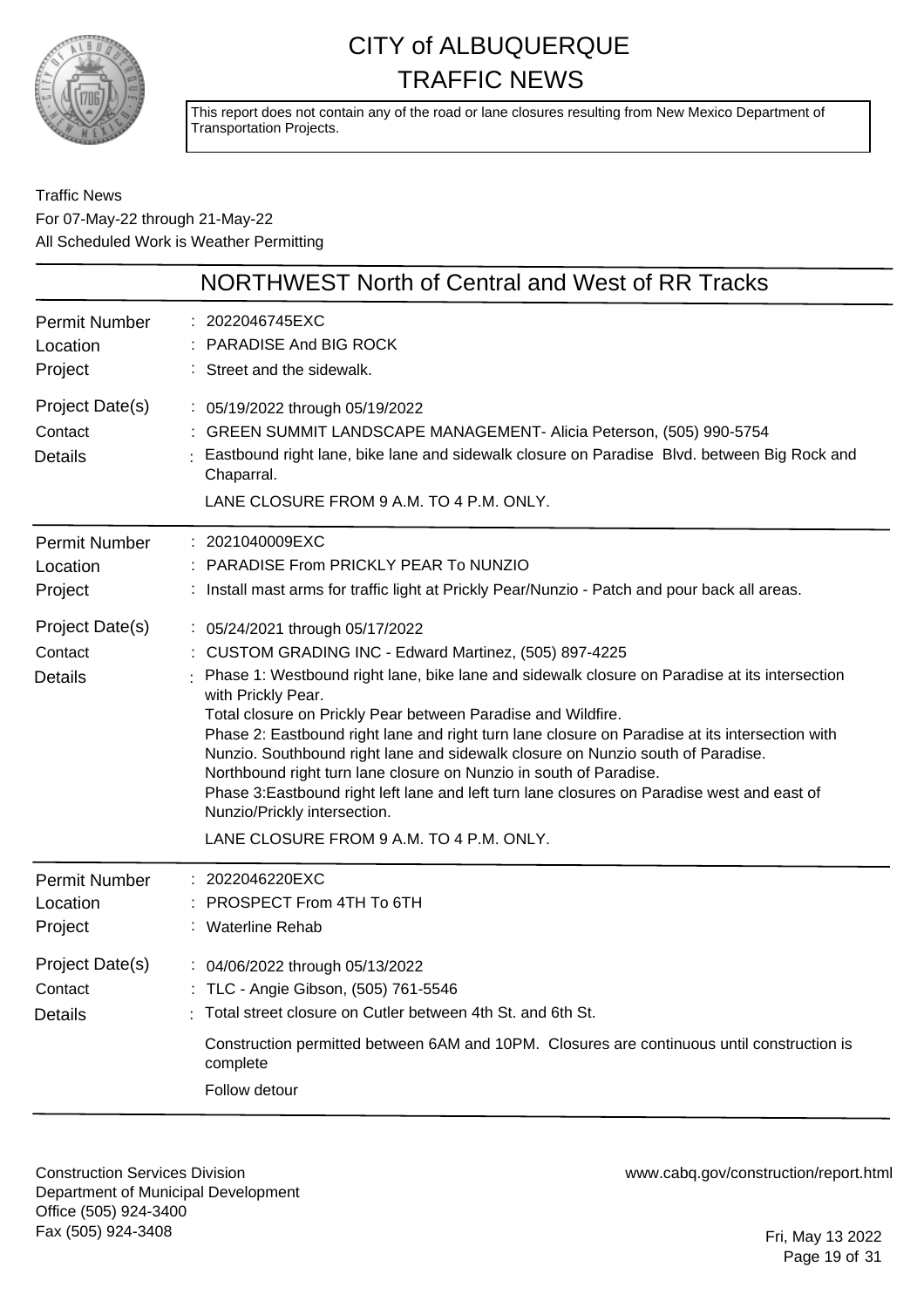

This report does not contain any of the road or lane closures resulting from New Mexico Department of Transportation Projects.

Traffic News For 07-May-22 through 21-May-22 All Scheduled Work is Weather Permitting

|                                                                                             | NORTHWEST North of Central and West of RR Tracks                                                                                                                                                                                                                                                                                                                                                                                                                                                                                                                                                                                                                                                                                                                                       |
|---------------------------------------------------------------------------------------------|----------------------------------------------------------------------------------------------------------------------------------------------------------------------------------------------------------------------------------------------------------------------------------------------------------------------------------------------------------------------------------------------------------------------------------------------------------------------------------------------------------------------------------------------------------------------------------------------------------------------------------------------------------------------------------------------------------------------------------------------------------------------------------------|
| <b>Permit Number</b><br>Location<br>Project<br>Project Date(s)<br>Contact<br><b>Details</b> | 2022046240EXC<br>RIO GRANDE At CAMPBELL<br>Installing new waterline connection, sewer line manhole connection to service the new<br>Cinnamon Morning Subdivision.<br>: 05/16/2022 through 05/20/2022<br>COMPASS ENGINEERING - MJ Alsaadi, (505) 221-6003<br>Phase I 4/25 thru 4/26: Southbound center turn lane, thru lane, bike lane, parking lane, and<br>sidewalk closure. Two-way traffic will be maintained in the northbound lanes.<br>Phase II 4/27 thru 4/29: Northbound center turn lane, thru lane, bike lane, parking lane, and<br>sidewalk closure. Two-way traffic will be maintained in the southbound lanes.<br>WATCH FOR BIKES! BICYCLISTS ARE ALLOWED USE OF FULL LANE.<br>Construction permitted between 6AM and 10PM. Closures are continuous until construction is |
| <b>Permit Number</b><br>Location<br>Project                                                 | complete<br>2022046794EXC<br>RIO GRANDE From GRIEGOS To DIETZ<br>Break out meter box                                                                                                                                                                                                                                                                                                                                                                                                                                                                                                                                                                                                                                                                                                   |
| Project Date(s)<br>Contact<br><b>Details</b>                                                | : 05/04/2022 through 05/11/2022<br>ABCWUA - Carlos A. Sena, (505) 289-3545<br>Construction permitted between 6AM and 10PM. Closures are continuous until construction is<br>complete                                                                                                                                                                                                                                                                                                                                                                                                                                                                                                                                                                                                   |
| <b>Permit Number</b><br>Location<br>Project                                                 | 2022046601SE<br>ABQ OLD TOWN PLAZA                                                                                                                                                                                                                                                                                                                                                                                                                                                                                                                                                                                                                                                                                                                                                     |
| Project Date(s)<br>Contact<br><b>Details</b>                                                | : 05/07/2022 through 05/08/2022<br>: COA - Bree Ortiz, (505) 768-3452                                                                                                                                                                                                                                                                                                                                                                                                                                                                                                                                                                                                                                                                                                                  |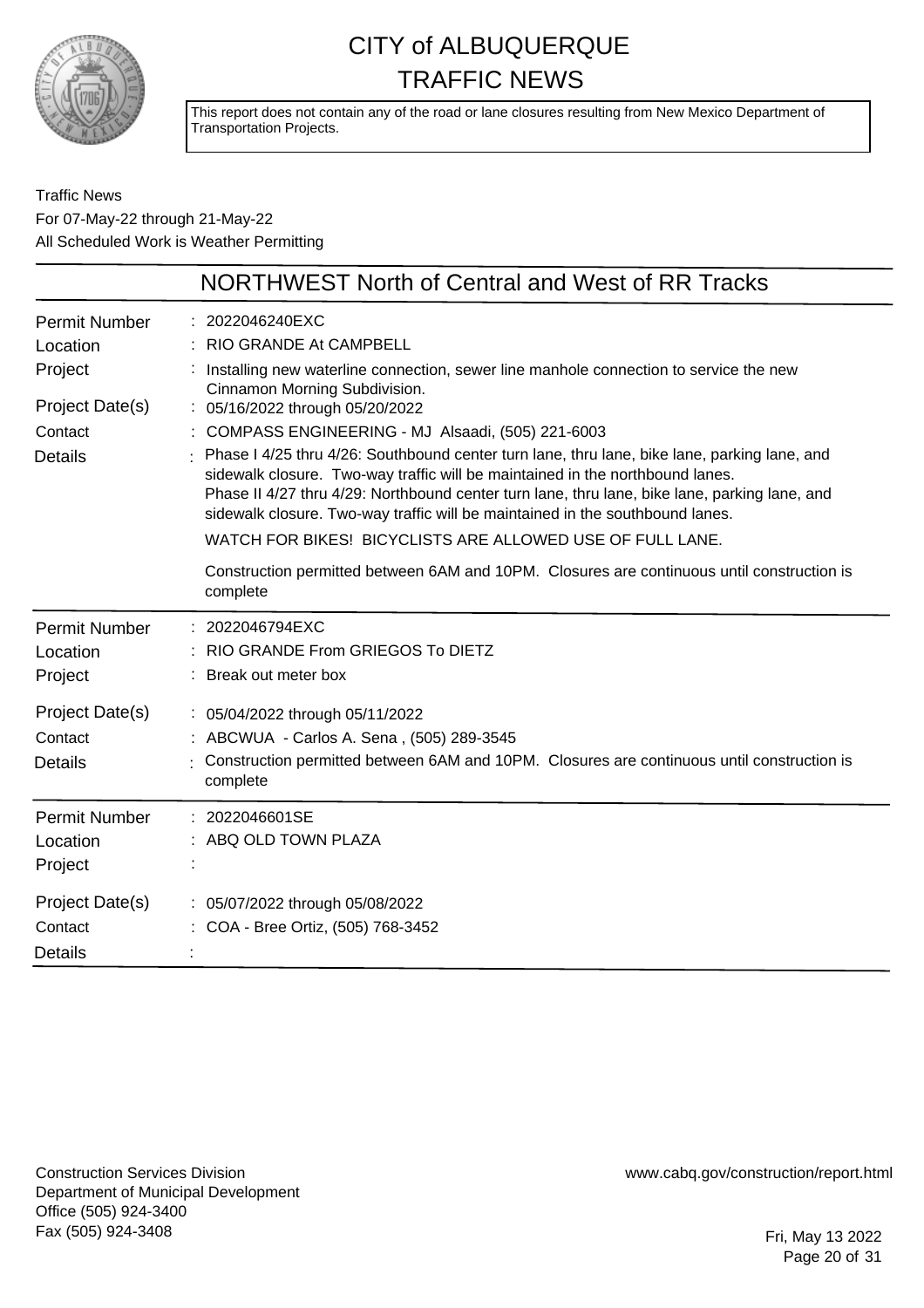

This report does not contain any of the road or lane closures resulting from New Mexico Department of Transportation Projects.

Traffic News For 07-May-22 through 21-May-22 All Scheduled Work is Weather Permitting

|                                              | NORTHWEST North of Central and West of RR Tracks                                                                                                                                                                                                                                                                                                                          |
|----------------------------------------------|---------------------------------------------------------------------------------------------------------------------------------------------------------------------------------------------------------------------------------------------------------------------------------------------------------------------------------------------------------------------------|
| <b>Permit Number</b><br>Location<br>Project  | 2022046500EXC<br>UNIVERSE From PARADISE To UNIVERSE<br>: Removal of asphalt, media curb & gutter, std c&g, valley gutter, crosswalk, handicap ramp.                                                                                                                                                                                                                       |
| Project Date(s)                              | Install median c&g, concrete fillet, pavement.<br>: 05/02/2022 through 05/20/2022                                                                                                                                                                                                                                                                                         |
| Contact<br><b>Details</b>                    | : FRANKLIN'S EARTHMOVING - Veronica Davis, (505) 884-6947<br>Phase 1: Northbound right lane and sidewalk closure on Universe south of Paradise.<br>Eastbound right lane and sidewalk closure on Paradise east of Universe.<br>Westbound left turn closure on Paradise east of Universe.<br>Phase 2: Eastbound and Westbound left turn lanes on Paradise east of Universe. |
|                                              | Construction permitted between 6AM and 10PM. Closures are continuous until construction is<br>complete                                                                                                                                                                                                                                                                    |
| <b>Permit Number</b><br>Location<br>Project  | : 2022046783EXC<br><b>UNSER From BLUEWATER To UNSER</b><br>: Repairing Median.                                                                                                                                                                                                                                                                                            |
| Project Date(s)<br>Contact<br><b>Details</b> | : 05/12/2022 through 05/13/2022<br>: COA Fred Montoya (Street Maint.), (505) 366-9118<br>Northbound left turn lane closure on Unser south of Bluewater.<br>Southbound left lane closure on Unser north and south of Bluewater.<br>Construction permitted between 6AM and 10PM. Closures are continuous until construction is<br>complete                                  |
| <b>Permit Number</b><br>Location<br>Project  | 2022046853EXC<br>UNSER And MCMAHON<br>: SAS Mandrel Test.                                                                                                                                                                                                                                                                                                                 |
| Project Date(s)<br>Contact<br><b>Details</b> | : 05/19/2022 through 05/19/2022<br>FRANKLIN'S EARTHMOVING - Veronica Davis, (505) 884-6947<br>Eastbound right lane, bike lane and sidewalk closure on McMahon east and west of Unser.<br>Northbound right lane, bike lane and sidewalk closure on Unser south of McMahon.<br>LANE CLOSURE FROM 9 A.M. TO 4 P.M. ONLY.                                                     |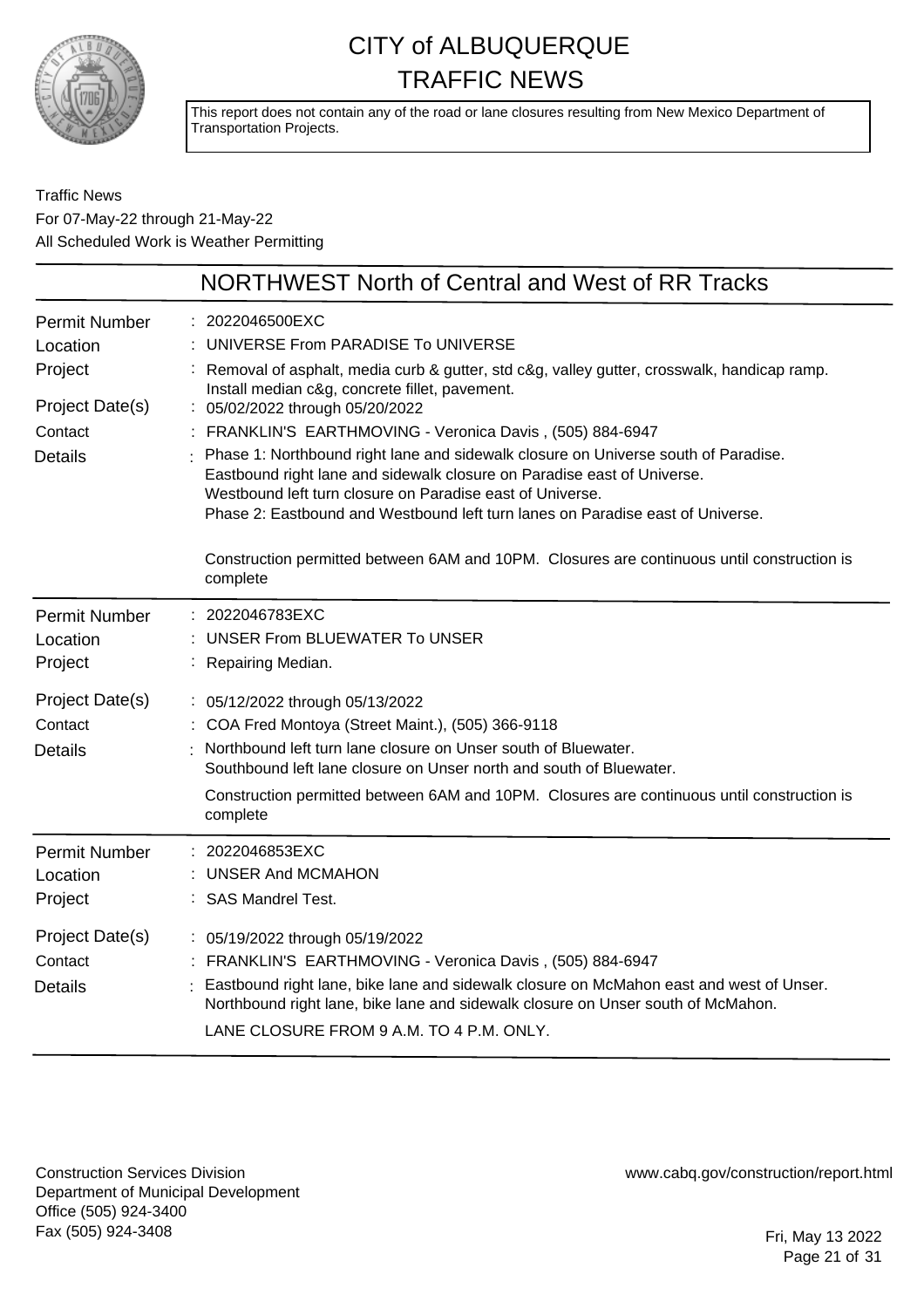

This report does not contain any of the road or lane closures resulting from New Mexico Department of Transportation Projects.

#### Traffic News For 07-May-22 through 21-May-22 All Scheduled Work is Weather Permitting

|                                              | NORTHWEST North of Central and West of RR Tracks                                                                                                                           |
|----------------------------------------------|----------------------------------------------------------------------------------------------------------------------------------------------------------------------------|
| Permit Number<br>Location<br>Project         | : 2022046322EXC<br>WESTSIDE From GOLF COURSE To A PARK ABOVE<br>: Build Pedestrian Bike Path, Water Main Lines, Lighting and Landscape Complete.                           |
| Project Date(s)<br>Contact<br><b>Details</b> | : 05/09/2022 through 09/05/2022<br>: STAR PAVING - Alex Tarango, (505) 967-7051<br>: Westbound right lane, bike lane and sidewalk closure on Westside west of Golf Course. |
|                                              | Traffic will run slowly                                                                                                                                                    |
|                                              | Construction permitted between 6AM and 10PM. Closures are continuous until construction is<br>complete                                                                     |
| Permit Number<br>Location<br>Project         | : 2022045415EXC<br>: WESTSIDE From GOLF COURSE To NM 528<br>: Install Raw Water Trans Line for Intel Corp                                                                  |
| Project Date(s)<br>Contact                   | : 03/01/2022 through 05/30/2022<br>: AUI- Corey Bond, (505) 966-6387                                                                                                       |
| Details                                      | : Total eastbound closure of Westside Blvd between Golf Course Rd. and NM 528. Two-way<br>traffic will be maintained in the new westbound lanes.                           |
|                                              | Construction permitted between 6AM and 10PM. Closures are continuous until construction is<br>complete                                                                     |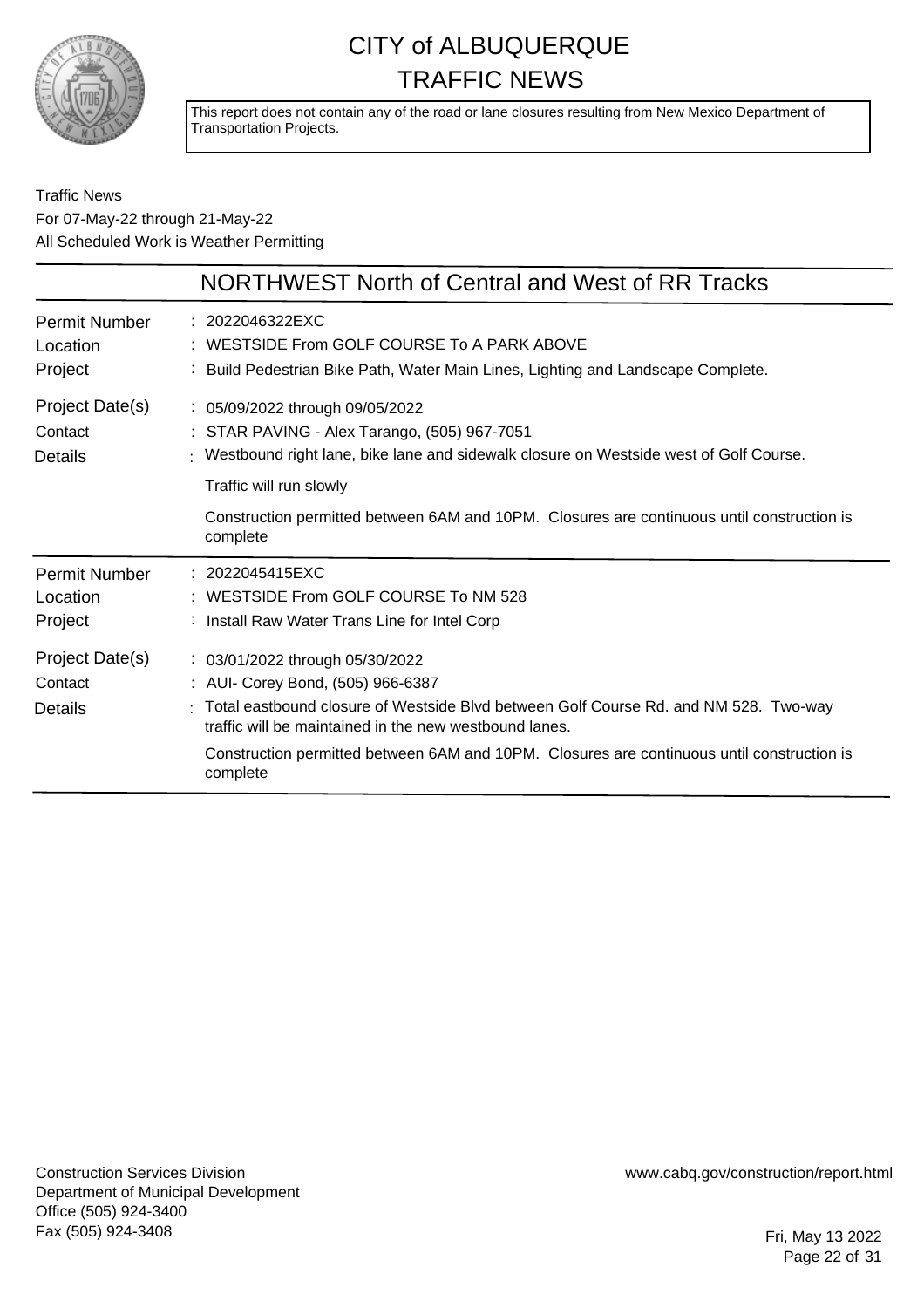

This report does not contain any of the road or lane closures resulting from New Mexico Department of Transportation Projects.

#### Traffic News For 07-May-22 through 21-May-22 All Scheduled Work is Weather Permitting

|                                                                                             | <b>SOUTHEAST South of Central and East of RR Tracks</b>                                                                                                                                                                                                                                                                                                                                                                                                                                                                                                                                                                                          |
|---------------------------------------------------------------------------------------------|--------------------------------------------------------------------------------------------------------------------------------------------------------------------------------------------------------------------------------------------------------------------------------------------------------------------------------------------------------------------------------------------------------------------------------------------------------------------------------------------------------------------------------------------------------------------------------------------------------------------------------------------------|
| <b>Permit Number</b><br>Location<br>Project                                                 | : 2022045982EXC<br>WILLIAM FROM AVENIDA CESAR CHAVEZ TO CLIFTON<br>: Crack Sealing Residential Neighborhood.                                                                                                                                                                                                                                                                                                                                                                                                                                                                                                                                     |
| Project Date(s)<br>Contact<br><b>Details</b>                                                | : 04/26/2022 through 05/26/2022<br>DISMUKE CONSTRUCTION- Randy Carter, (505) 884-1633<br>: Closure on Williams, due to crack sealing operation, between Avenida Cesar Chavez and<br>Clifton.<br>Preferable closure will be from one block to another separated by two streets.<br>Maximum barricade length permitted will be in the increment of 1600'.                                                                                                                                                                                                                                                                                          |
|                                                                                             | LANE CLOSURE FROM 9 A.M. TO 4 P.M. ONLY.<br>This traffic control setup includes a flagging operation, use caution and be prepared to stop.                                                                                                                                                                                                                                                                                                                                                                                                                                                                                                       |
| <b>Permit Number</b><br>Location<br>Project<br>Project Date(s)<br>Contact<br><b>Details</b> | : 2021043341EXC<br>BROADWAY From WESMECO To SAN JOSE LATERAL<br>Remove and Reconstruct North Bound Broadway and West Bound Woodward. Includes<br>Signals/ Storm System/ roadway/ sidewalk/curb/and drive.<br>: 10/18/2021 through 06/18/2022<br>: AUI- Dartanyan Wofford, (505) 220-6503<br>: Phase 1: Northbound total closure with southbound traffic split on Broadway between San Jose<br>Lateral and Bethel.<br>Phase 2: Eastbound total closure with westbound traffic split on Woodward between San Jose<br>Drain and Broadway.<br>Construction permitted between 6AM and 10PM. Closures are continuous until construction is<br>complete |
| Permit Number<br>Location<br>Project                                                        | : 2022046723EXC<br><b>CENTRAL And CALIFORNIA</b><br>: Access to manhole 6803 for fiber splicing East bound curbside lane e at central and California.                                                                                                                                                                                                                                                                                                                                                                                                                                                                                            |
| Project Date(s)<br>Contact<br><b>Details</b>                                                | : 05/18/2022 through 05/18/2022<br>: LUMEN (CENTURYLINK) - David Prokash, (505) 250-5025<br>Eastbound right lane closure at its intersection with California.<br>Center lane closure on south of Central on California.<br>LANE CLOSURE FROM 9 A.M. TO 4 P.M. ONLY.                                                                                                                                                                                                                                                                                                                                                                              |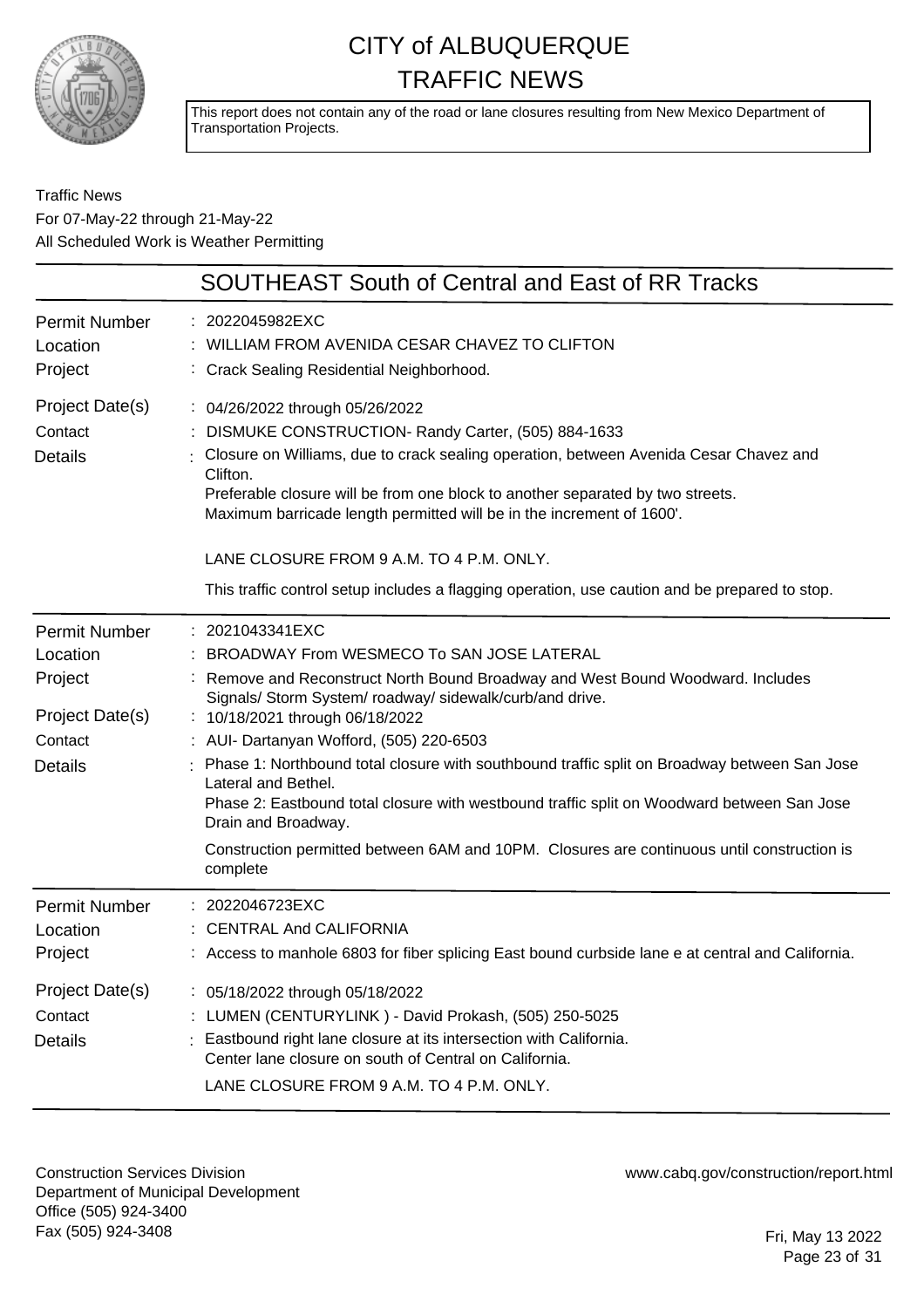

This report does not contain any of the road or lane closures resulting from New Mexico Department of Transportation Projects.

#### Traffic News For 07-May-22 through 21-May-22 All Scheduled Work is Weather Permitting

|                                              | <b>SOUTHEAST South of Central and East of RR Tracks</b>                                                                                                                                                                                                                                         |
|----------------------------------------------|-------------------------------------------------------------------------------------------------------------------------------------------------------------------------------------------------------------------------------------------------------------------------------------------------|
| <b>Permit Number</b>                         | : 2022046846EXC                                                                                                                                                                                                                                                                                 |
| Location                                     | : CENTRAL From FOUR HILLS To I40 EASTBOUND                                                                                                                                                                                                                                                      |
| Project                                      | : replacing ICV valve.                                                                                                                                                                                                                                                                          |
| Project Date(s)<br>Contact<br><b>Details</b> | : 05/13/2022 through 05/27/2022<br>: ABCWUA - Ernesto Unale, (505) 934-3903<br>Construction permitted between 6AM and 10PM. Closures are continuous until construction is<br>complete<br>Emergency utility work. Various lanes closed and potential sidewalk closures. Seek alternate<br>route. |
| <b>Permit Number</b>                         | : 2022046487EXC                                                                                                                                                                                                                                                                                 |
| Location                                     | : CENTRAL From GENERAL SOMERVELL To ALTEZ                                                                                                                                                                                                                                                       |
| Project                                      | : Replace inoperable fire hydrant.                                                                                                                                                                                                                                                              |
| Project Date(s)<br>Contact<br><b>Details</b> | : 04/27/2022 through 05/17/2022<br>: ABCWUA - Carlos A. Sena, (505) 289-3545<br>: Eastbound center lane, right lane and sidewalk closure on Central east and west of Altez.<br>LANE CLOSURE FROM 9 A.M. TO 4 P.M. ONLY.                                                                         |
| <b>Permit Number</b>                         | : 2022046487EXC                                                                                                                                                                                                                                                                                 |
| Location                                     | : CENTRAL From GENERAL SOMERVELL To ALTEZ                                                                                                                                                                                                                                                       |
| Project                                      | : Replace inoperable fire hydrant.                                                                                                                                                                                                                                                              |
| Project Date(s)                              | : 04/27/2022 through 05/17/2022                                                                                                                                                                                                                                                                 |
| Contact                                      | : ABCWUA - Carlos A. Sena, (505) 289-3545                                                                                                                                                                                                                                                       |
| <b>Details</b>                               | : Eastbound center lane, right lane and sidewalk closure on Central east and west of Altez.<br>LANE CLOSURE FROM 9 A.M. TO 4 P.M. ONLY.                                                                                                                                                         |
| Permit Number                                | : 2022046466EXC                                                                                                                                                                                                                                                                                 |
| Location                                     | : Central from 14th                                                                                                                                                                                                                                                                             |
| Project                                      | : Bore placement of fiber.                                                                                                                                                                                                                                                                      |
| Project Date(s)                              | : 05/02/2022 through 05/13/2022                                                                                                                                                                                                                                                                 |
| Contact                                      | : VOLT INC- Danny Padilla, (505) 573-4954                                                                                                                                                                                                                                                       |
| <b>Details</b>                               | CONSTRUCTION PERMITTED BETWEEN 7 A.M. AND 7 P.M. ONLY                                                                                                                                                                                                                                           |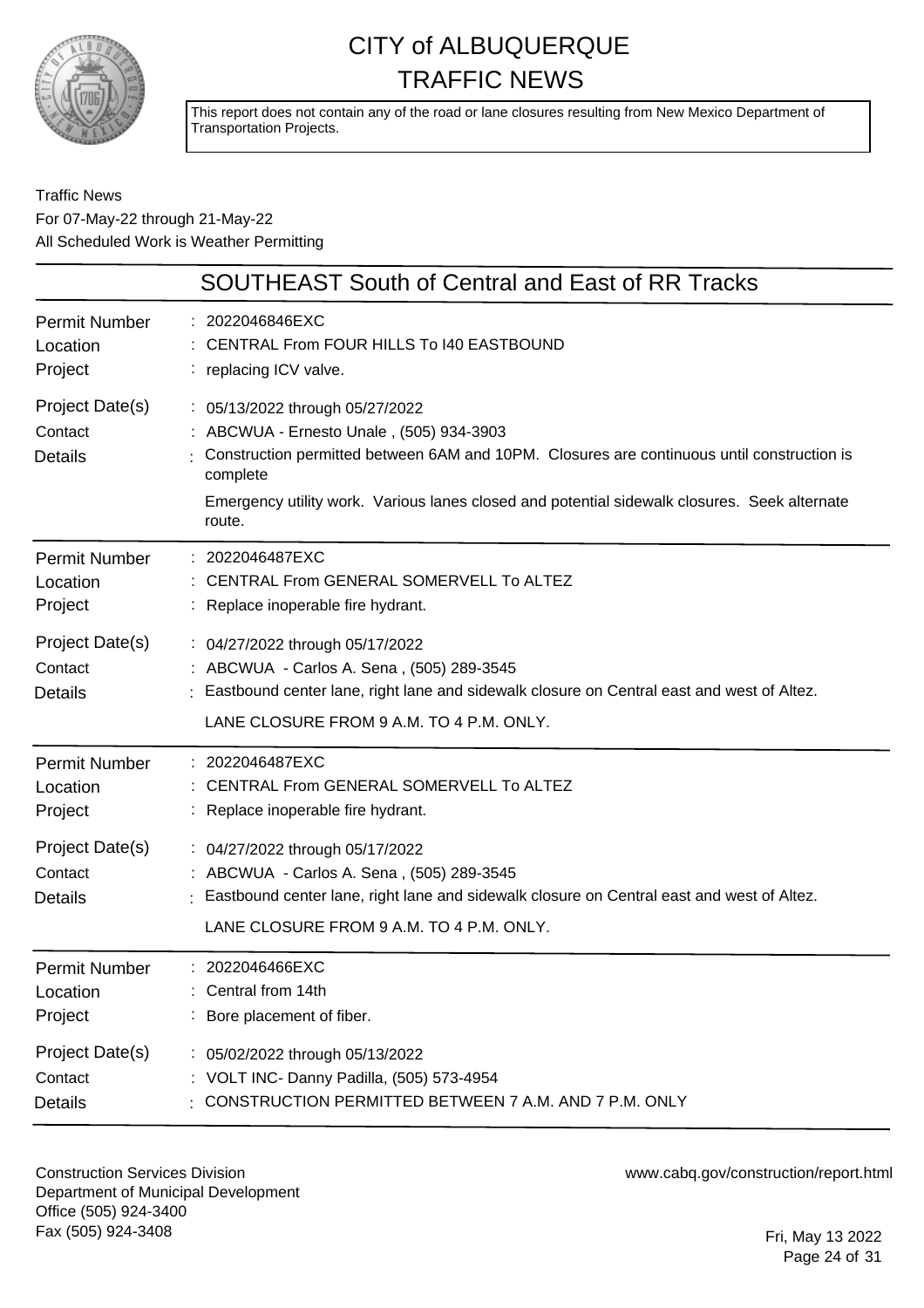

This report does not contain any of the road or lane closures resulting from New Mexico Department of Transportation Projects.

Traffic News For 07-May-22 through 21-May-22 All Scheduled Work is Weather Permitting

|                                              | SOUTHEAST South of Central and East of RR Tracks                                                                                                                                                                                                                                                                                                                                           |
|----------------------------------------------|--------------------------------------------------------------------------------------------------------------------------------------------------------------------------------------------------------------------------------------------------------------------------------------------------------------------------------------------------------------------------------------------|
| <b>Permit Number</b><br>Location<br>Project  | : 2022046492EXC<br>LEAD From SPRUCE To CEDAR<br>: Replace knocked out fire hydrant.                                                                                                                                                                                                                                                                                                        |
| Project Date(s)<br>Contact<br><b>Details</b> | : 04/27/2022 through 05/17/2022<br>: ABCWUA - Carlos A. Sena, (505) 289-3545<br>Westbound right lane and sidewalk closure on Lead between Spruce and Cedar. Traffic will be<br>maintained in the left lane.<br>Southbound total closure on Cedar between Silver and Lead.                                                                                                                  |
|                                              | Construction permitted between 6AM and 10PM. Closures are continuous until construction is<br>complete                                                                                                                                                                                                                                                                                     |
| <b>Permit Number</b><br>Location<br>Project  | : 2022046463EXC<br>LOUISIANA AND EASTERN<br>: Replace gas service. Close SB lane.                                                                                                                                                                                                                                                                                                          |
| Project Date(s)<br>Contact<br><b>Details</b> | : 04/28/2022 through 05/13/2022<br>: NM GAS - Steve Baca, (505) 401-7540<br>Northbound right lane and sidewalk closure on Louisiana Blvd at Eastern Ave.<br>CONSTRUCTION PERMITTED BETWEEN 7 A.M. AND 7 P.M. ONLY                                                                                                                                                                          |
| <b>Permit Number</b><br>Location<br>Project  | $: 2022046650$ EXC<br>TRUMBULL From JOHN To BROADWAY<br>: Sewer Line Cleaning with CCTV.                                                                                                                                                                                                                                                                                                   |
| Project Date(s)<br>Contact<br><b>Details</b> | : 05/05/2022 through 05/12/2022<br>: AUI - Desi Schollander, (505) 249-5135<br>Westbound lane closure with westbound traffic being maintained by flagging operation on<br>Trumbull between Broadway and Williams.<br>Total closure on John at its intersection with Trumbull.<br>Alley closure at its intersection with Trumbull.<br>CONSTRUCTION PERMITTED BETWEEN 7 A.M. AND 7 P.M. ONLY |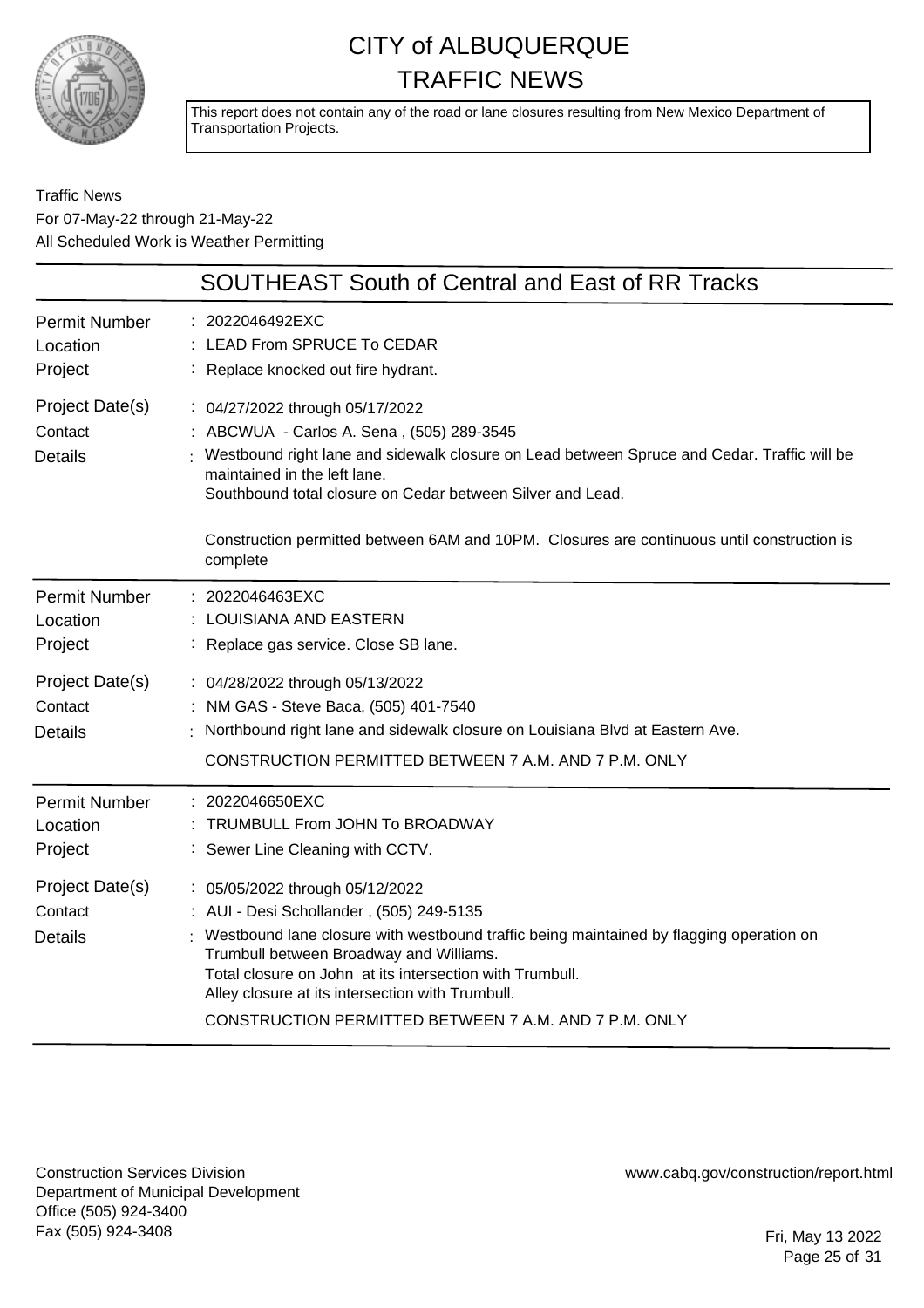

This report does not contain any of the road or lane closures resulting from New Mexico Department of Transportation Projects.

#### Traffic News For 07-May-22 through 21-May-22 All Scheduled Work is Weather Permitting

|                                              | <b>SOUTHEAST South of Central and East of RR Tracks</b>                                                                                                                                                                                                                                               |
|----------------------------------------------|-------------------------------------------------------------------------------------------------------------------------------------------------------------------------------------------------------------------------------------------------------------------------------------------------------|
| <b>Permit Number</b><br>Location<br>Project  | : 2022046525EXC<br>UNIVERSITY From EASTMAN CROSSING To UNIVERSITY<br>: Installing New Gas Service.                                                                                                                                                                                                    |
| Project Date(s)<br>Contact<br><b>Details</b> | : 05/16/2022 through 05/20/2022<br>SUNRISE UTILITIES - Demesia Hidalgo, (505) 362-8389<br>: Eastbound closure with eastbound traffic being maintained in the center two way left turn lane<br>on University at its intersection with Eastman Crossing.<br>LANE CLOSURE FROM 9 A.M. TO 4 P.M. ONLY.    |
| <b>Permit Number</b><br>Location<br>Project  | : 2021038667EXC<br>UNIVERSITY and TIJERAS ARROYO<br>: ROADWAY AND BRIDGE IMPROVEMENTS                                                                                                                                                                                                                 |
| Project Date(s)<br>Contact<br><b>Details</b> | : 01/25/2021 through 05/07/2022<br>: AUI - Marshall Vickers, (505) 242-4848<br>Northbound total closure on University north of Los Picaros. Northbound traffic will be<br>maintained in the southbound left lane.<br>CONSTRUCTION PERMITTED BETWEEN 7 A.M. AND 7 P.M. ONLY<br>Traffic will run slowly |
| Permit Number<br>Location<br>Project         | 2022046736SE<br>UNIVERSITY From STRYKER To RIO BRAVO                                                                                                                                                                                                                                                  |
| Project Date(s)<br>Contact<br><b>Details</b> | : 05/15/2022 through 05/15/2022<br>: Season Chavez, (505) 414-2099                                                                                                                                                                                                                                    |
| Permit Number<br>Location<br>Project         | : 2022046709EXC<br>: 2408 ALAMO AVE SE<br>: SPLICE EXISTING Fiber.                                                                                                                                                                                                                                    |
| Project Date(s)<br>Contact<br><b>Details</b> | : 05/16/2022 through 05/17/2022<br>: CABLECOM - Lisa Griego, (505) 449-7192<br>: Northbound right lane and sidewalk closure on Yale between Sunport Ct. and Randolph.<br>LANE CLOSURE FROM 9 A.M. TO 4 P.M. ONLY.                                                                                     |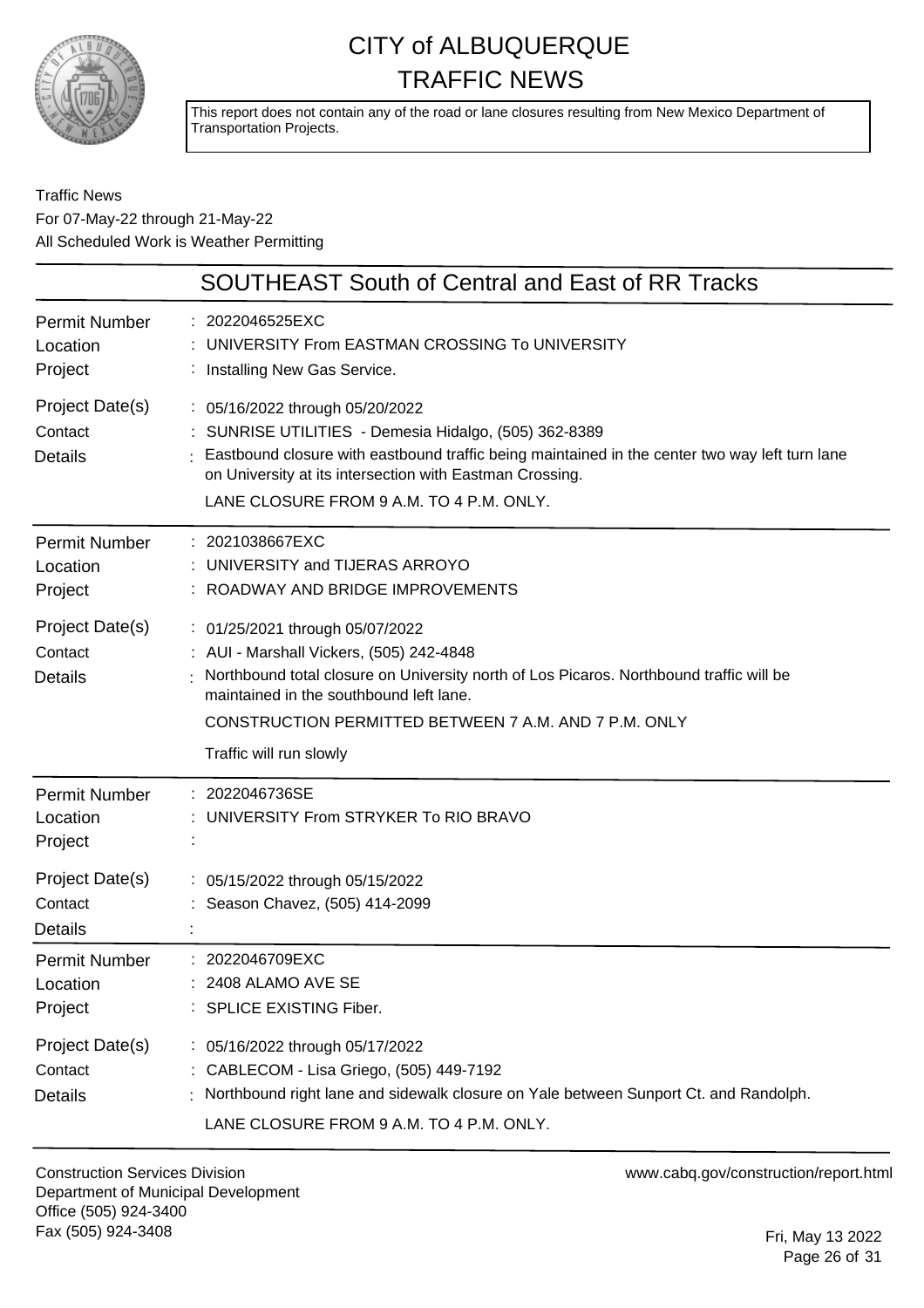

This report does not contain any of the road or lane closures resulting from New Mexico Department of Transportation Projects.

#### Traffic News For 07-May-22 through 21-May-22 All Scheduled Work is Weather Permitting

|                                              | <b>SOUTHEAST South of Central and East of RR Tracks</b>                                                                                                                                                                                                   |
|----------------------------------------------|-----------------------------------------------------------------------------------------------------------------------------------------------------------------------------------------------------------------------------------------------------------|
| Permit Number<br>Location<br>Project         | : 2022045983EXC<br>: MONROE FROM ZUNI To JEFFERSON SE<br>: Crack Sealing Residential Neighborhood.                                                                                                                                                        |
| Project Date(s)<br>Contact<br><b>Details</b> | : 03/30/2022 through 07/29/2022<br>: DISMUKE CONSTRUCTION- Randy Carter, (505) 884-1633                                                                                                                                                                   |
| <b>Permit Number</b><br>Location<br>Project  | : 2022046760EXC<br>: ZUNI And SAN PEDRO<br>: Replace Inoperable fire hydrant.                                                                                                                                                                             |
| Project Date(s)<br>Contact<br><b>Details</b> | $\frac{1}{2}$ 05/11/2022 through 05/31/2022<br>: ABCWUA- Carlos Sena, (505) 857-8250<br>: Westbound right lane closure on Zuni east of Wyoming.<br>Construction permitted between 6AM and 10PM. Closures are continuous until construction is<br>complete |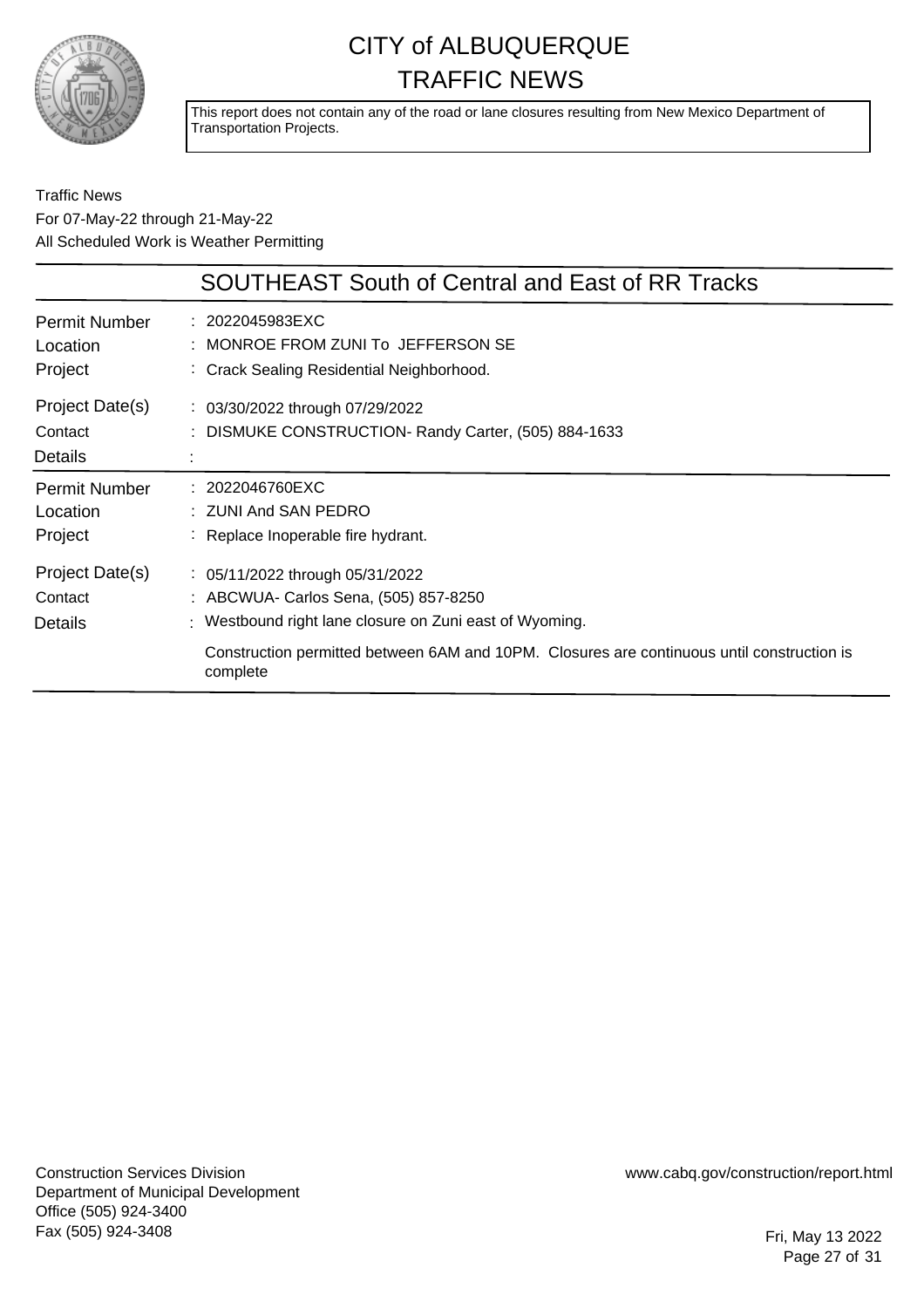

This report does not contain any of the road or lane closures resulting from New Mexico Department of Transportation Projects.

Traffic News For 07-May-22 through 21-May-22 All Scheduled Work is Weather Permitting

|                                                                                             | <b>SOUTHWEST South of Central and West of RR Tracks</b>                                                                                                                                                                                                                                                                                                                                                                                                                                                                  |
|---------------------------------------------------------------------------------------------|--------------------------------------------------------------------------------------------------------------------------------------------------------------------------------------------------------------------------------------------------------------------------------------------------------------------------------------------------------------------------------------------------------------------------------------------------------------------------------------------------------------------------|
| <b>Permit Number</b><br>Location<br>Project                                                 | : 2022046588EXC<br>: 14TH From SILVER To GOLD<br>Repair, Replace Rehab Damaged Manhole - Phase I - 2 Locations.                                                                                                                                                                                                                                                                                                                                                                                                          |
| Project Date(s)<br>Contact<br><b>Details</b>                                                | : 05/09/2022 through 06/03/2022<br>: AUI - Wayne McCarthy, (505) 203-1107<br>Phase 1: Total street closure on 14th St. between Silver and Gold.<br>Phase 2: Total street closure on 14th St. between Gold and Park.<br>Closure per phase will not be simultaneous.<br>LANE CLOSURE FROM 6 A.M. to 10 P.M. ONLY<br>Follow detour                                                                                                                                                                                          |
| <b>Permit Number</b><br>Location<br>Project<br>Project Date(s)<br>Contact<br><b>Details</b> | $: 2022046710$ EXC<br>2ND & 3RD Btwn SILVER And NICKLE<br>Drywall delivery requiring crane to top most levels. Sidewalk and lane closure on 2nd and 3rd st<br>between Silver ave and nickel ave.<br>: 05/09/2022 through 05/12/2022<br>: LITTLE BUBBAS - John M. Lilley, (505) 610-1339<br>$\frac{1}{2}$ LANE CLOSURE FROM 9 A.M. TO 6 P.M. ONLY.<br>Follow detour<br>Phase 1: Northbound total closure on 3rd St. between Nickel and Silver.<br>Phase 2: Southbound total closure on 3rd St. between Silver and Nickel. |
| <b>Permit Number</b><br>Location<br>Project<br>Project Date(s)<br>Contact<br>Details        | : 2021043814EXC<br>2ND From PACIFIC To SANTA FE<br>New Paving and Raised Intersection of Pacific and Santa Fe, New Storm drain inlets, and<br>sidewalk and ADA Ramp Replacement- adding landscaping between Roadway and Sidewalk<br>01/03/2022 through 05/13/2022<br>JAYNES Corp - Stetson Chandler, (505) 345-8591                                                                                                                                                                                                      |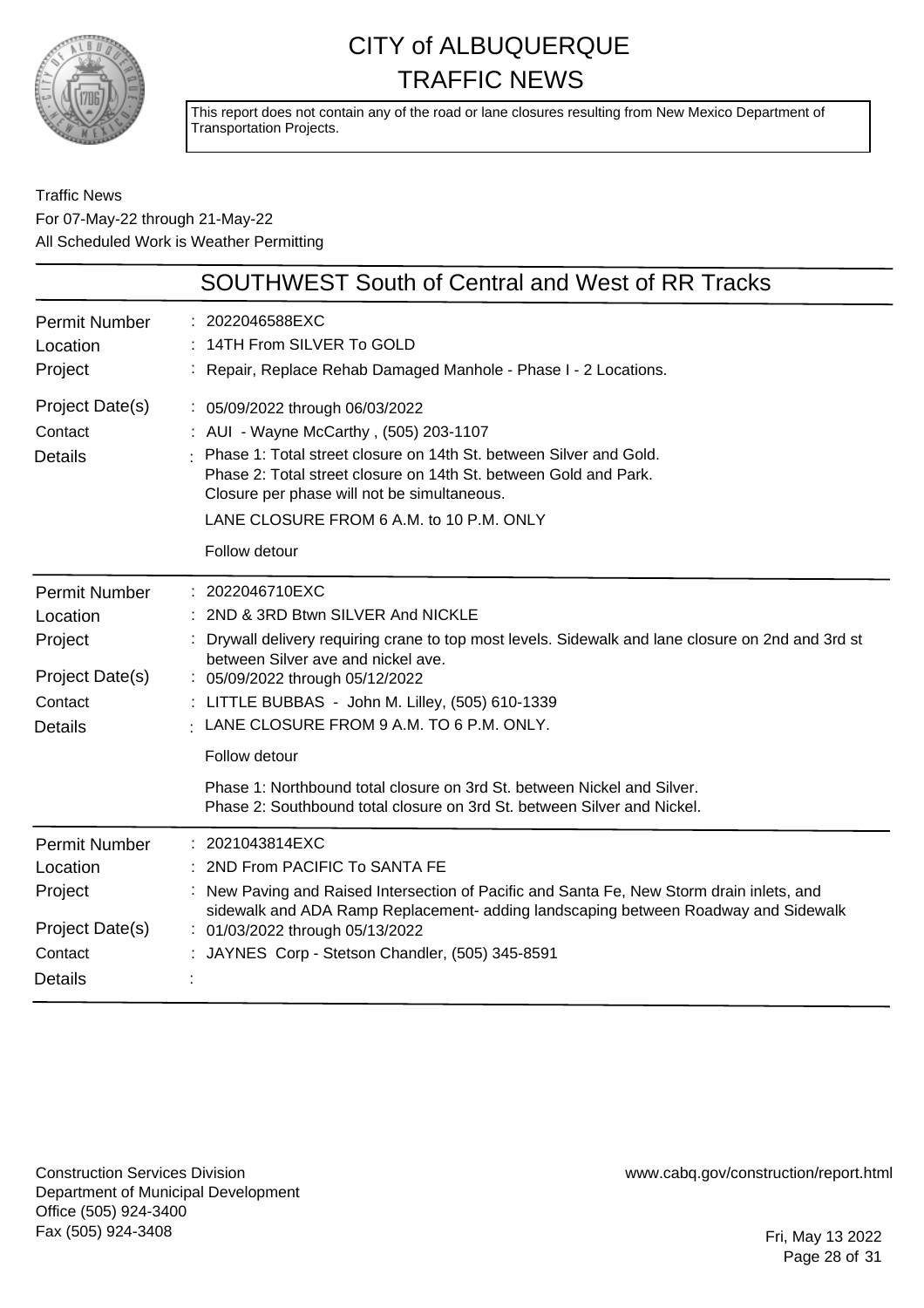

This report does not contain any of the road or lane closures resulting from New Mexico Department of Transportation Projects.

#### Traffic News For 07-May-22 through 21-May-22 All Scheduled Work is Weather Permitting

| SOUTHWEST South of Central and West of RR Tracks |                                                                                                                                                                                                                                                                                                                                                                                                                           |
|--------------------------------------------------|---------------------------------------------------------------------------------------------------------------------------------------------------------------------------------------------------------------------------------------------------------------------------------------------------------------------------------------------------------------------------------------------------------------------------|
| <b>Permit Number</b>                             | : 2022046139EXC                                                                                                                                                                                                                                                                                                                                                                                                           |
| Location                                         | 86TH From SUNSET GARDENS To ASGARD                                                                                                                                                                                                                                                                                                                                                                                        |
| Project                                          | : Installation of Verizon Small Cell Light Pole.                                                                                                                                                                                                                                                                                                                                                                          |
| Project Date(s)<br>Contact<br><b>Details</b>     | : 04/12/2022 through 05/12/2022<br>: COLLINS ENGINE GENERATOR SERVICE - Dulce Boles, (505) 720-9815<br>Southbound right lane, bike lane and sidewalk closure with southbound traffic being maintained<br>in the center two way left turn lane on 86th St. between Sunset Gardens and Asgard.<br>Eastbound parking lane and sidewalk closure on Sunset Garden west of 86th St.<br>LANE CLOSURE FROM 9 A.M. TO 4 P.M. ONLY. |
| <b>Permit Number</b>                             | : 2022046434EXC                                                                                                                                                                                                                                                                                                                                                                                                           |
| Location                                         | 86TH From SUNSET GARDENS To EUCARIZ                                                                                                                                                                                                                                                                                                                                                                                       |
| Project                                          | : Place Conduit and Fiber.                                                                                                                                                                                                                                                                                                                                                                                                |
| Project Date(s)<br>Contact<br><b>Details</b>     | : 05/16/2022 through 05/20/2022<br>LIGHT CONNECTIONS - Steve Litle, (303) 809-7696<br>Southbound total closure with southbound traffic being maintained in the center two way left<br>turn lane on 86th St. between Sunset Gardens and Eucariz.<br>LANE CLOSURE FROM 9 A.M. TO 4 P.M. ONLY.                                                                                                                               |
| <b>Permit Number</b>                             | : 2022045984EXC                                                                                                                                                                                                                                                                                                                                                                                                           |
| Location                                         | : ADDRESSES BETWEEN BLAKE, 98TH and UNSER                                                                                                                                                                                                                                                                                                                                                                                 |
| Project                                          | : Crack Sealing Residential Neighborhood.                                                                                                                                                                                                                                                                                                                                                                                 |
| Project Date(s)<br>Contact<br><b>Details</b>     | : 03/30/2022 through 07/29/2022<br>DISMUKE CONSTRUCTION- Randy Carter, (505) 884-1633                                                                                                                                                                                                                                                                                                                                     |
| <b>Permit Number</b>                             | : 2022046581EXC                                                                                                                                                                                                                                                                                                                                                                                                           |
| Location                                         | CENTRAL From 65TH To 64TH                                                                                                                                                                                                                                                                                                                                                                                                 |
| Project                                          | Replace Aerial span.                                                                                                                                                                                                                                                                                                                                                                                                      |
| Project Date(s)                                  | : 04/28/2022 through 05/11/2022                                                                                                                                                                                                                                                                                                                                                                                           |
| Contact                                          | CABLECOM - Lisa Griego, (505) 449-7192                                                                                                                                                                                                                                                                                                                                                                                    |
| <b>Details</b>                                   | : Eastbound right lane, bike lane and sidewalk closure on Central between 65th St. and 64th St.                                                                                                                                                                                                                                                                                                                           |

LANE CLOSURE FROM 9 A.M. TO 4 P.M. ONLY.

Construction Services Division Department of Municipal Development Office (505) 924-3400 Fax (505) 924-3408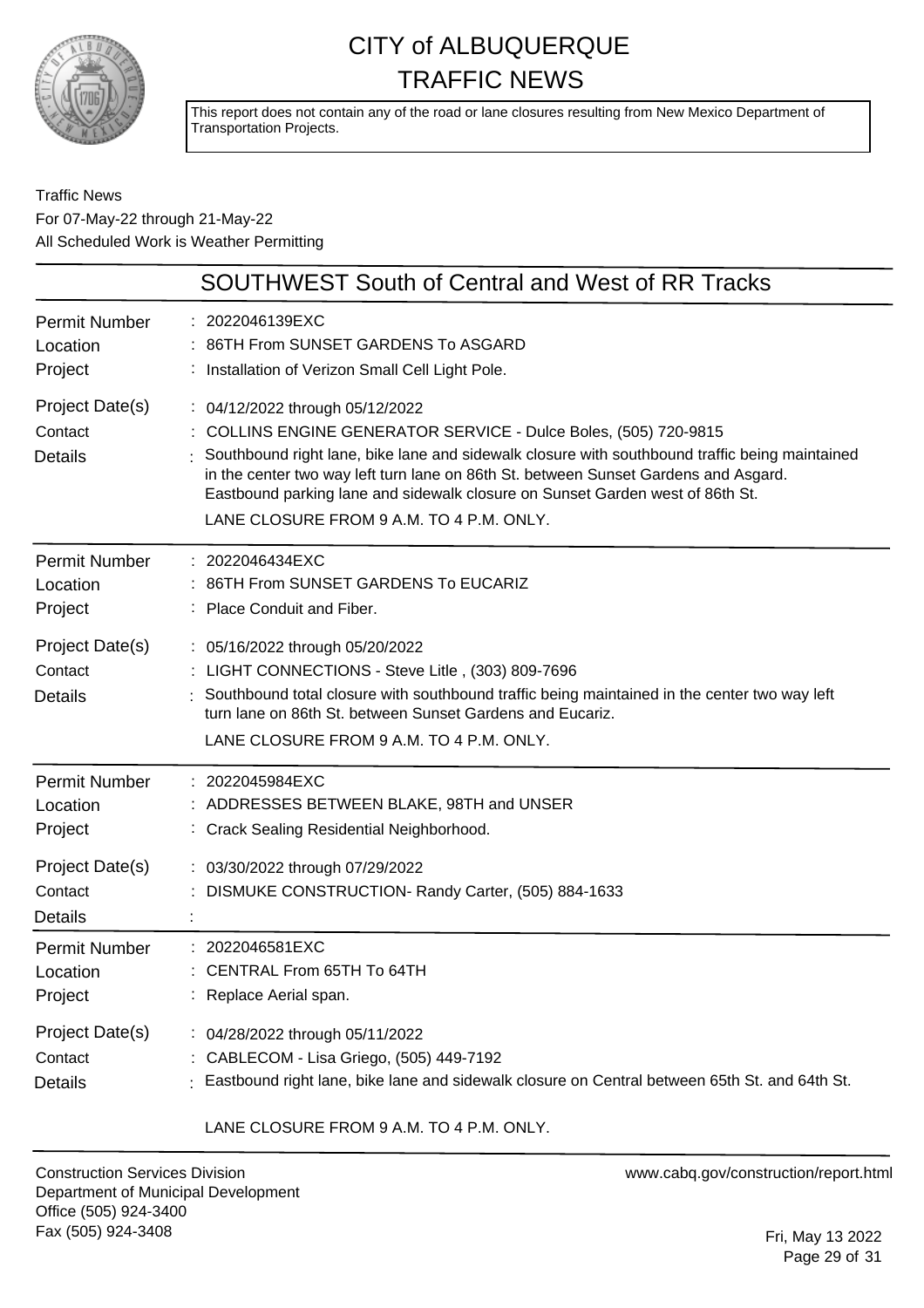

This report does not contain any of the road or lane closures resulting from New Mexico Department of Transportation Projects.

#### Traffic News For 07-May-22 through 21-May-22 All Scheduled Work is Weather Permitting

| <b>SOUTHWEST South of Central and West of RR Tracks</b>                                     |                                                                                                                                                                                                                                                                                                                                                                                                                                         |
|---------------------------------------------------------------------------------------------|-----------------------------------------------------------------------------------------------------------------------------------------------------------------------------------------------------------------------------------------------------------------------------------------------------------------------------------------------------------------------------------------------------------------------------------------|
| <b>Permit Number</b><br>Location<br>Project                                                 | 2022046566EXC<br>EUCARIZ From 86TH To VISTA REAL<br>: Place Conduit and Fiber                                                                                                                                                                                                                                                                                                                                                           |
| Project Date(s)<br>Contact<br><b>Details</b>                                                | : 05/09/2022 through 05/13/2022<br>: LIGHT CONNECTIONS - Steve Litle, (303) 809-7696<br>Westbound right lane and sidewalk closure with westbound traffic being maintained in the<br>center two way left turn lane on Eucariz between 86th St. and 90th St.<br>LANE CLOSURE FROM 9 A.M. TO 4 P.M. ONLY.                                                                                                                                  |
| <b>Permit Number</b><br>Location<br>Project                                                 | 2022046092EXC<br>EUCARIZ and 90TH INTERSECTION<br>: Small Cell Install.                                                                                                                                                                                                                                                                                                                                                                 |
| Project Date(s)<br>Contact<br><b>Details</b>                                                | : 04/06/2022 through 05/13/2022<br>: QUALTEK WIRELESS - Aaron Dunn, (505) 234-2363                                                                                                                                                                                                                                                                                                                                                      |
| <b>Permit Number</b><br>Location<br>Project<br>Project Date(s)<br>Contact<br><b>Details</b> | : 2021043247EXC<br>: MARQUETTE And 1ST<br>Marquette Avenue railroad crossing 1st street to<br>Commercial street.<br>: 10/14/2021 through 05/31/2022<br>: GUZMAN TRACTOR SERVICES, LLC- Rebecca, (505) 907-1712<br>Phase 1: Closure of Marquette and 1st St. west of railroad tracks.<br>Phase 2: Closure of Marquette and Commercial east of railroad tracks.<br>CONSTRUCTION PERMITTED BETWEEN 7 A.M. AND 7 P.M. ONLY<br>Follow detour |
| <b>Permit Number</b><br>Location<br>Project                                                 | 2022046655EXC<br>: RIVERSIDE BIKE TRAIL BY AVENIDA CESAR CHAVEZ<br>: Remove Temporary pipe casing for pump station dewatering.                                                                                                                                                                                                                                                                                                          |
| Project Date(s)<br>Contact<br><b>Details</b>                                                | : 05/12/2022 through 05/12/2022<br>RMCI INC- Tristan Botcher, (505) 379-8347                                                                                                                                                                                                                                                                                                                                                            |